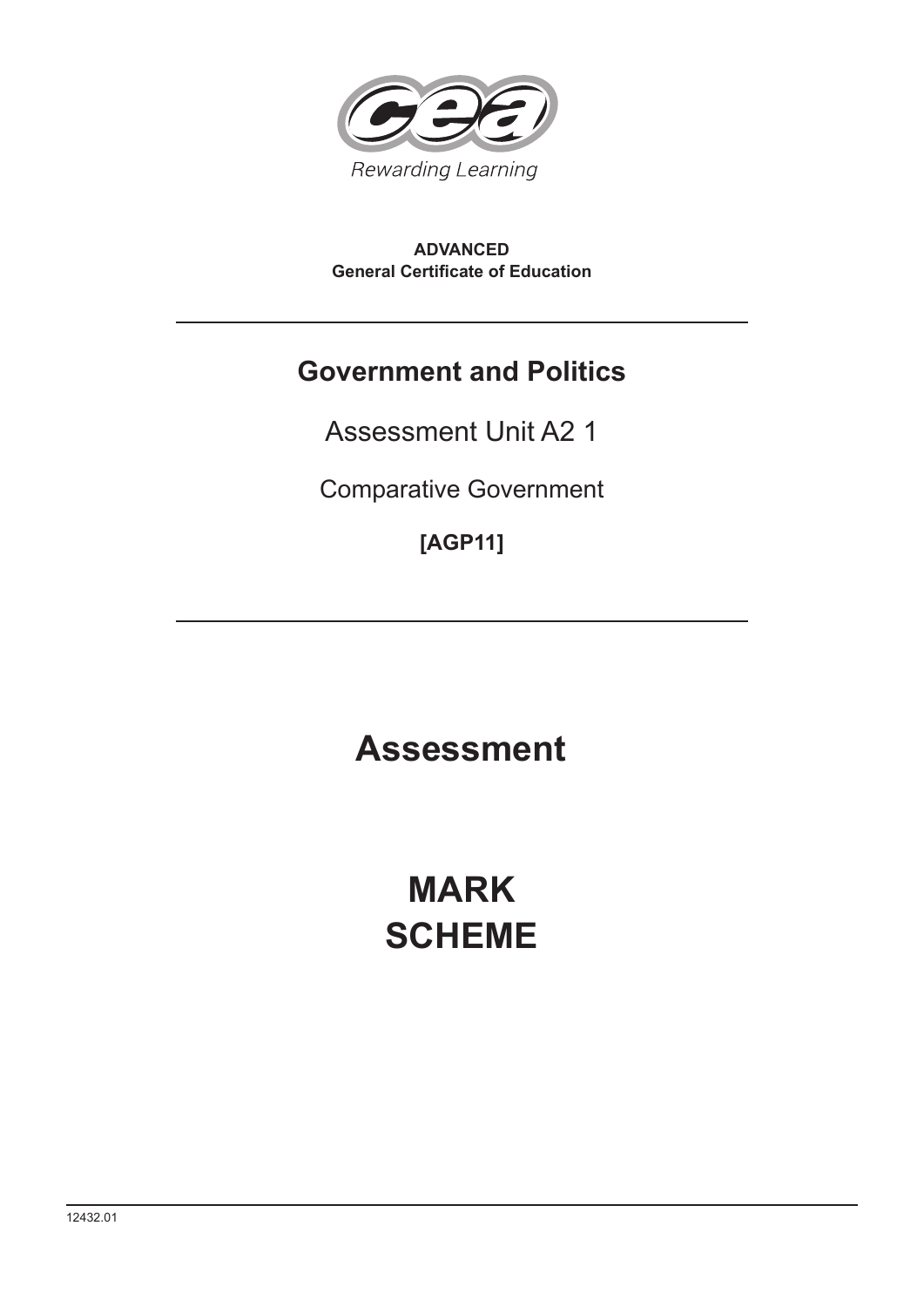#### **General Marking Instructions**

#### *Introduction*

The main purpose of the mark scheme is to ensure that examinations are marked accurately, consistently and fairly. The mark scheme provides teachers with an indication of the nature and range of students' responses likely to be worthy of credit. It also sets out the criteria which they should apply in allocating marks to students' responses.

#### *Assessment objectives*

Below are the assessment objectives for GCE Government and Politics.

Students should be able to:

- **AO1** Demonstrate knowledge and understanding of political institutions, processes, concepts, theories and debates.
- **AO2** Analyse and evaluate political information, arguments and theories; identify parallels, connections, similarities and differences between the political systems studied.
- **AO3** Construct and communicate coherent arguments making use of a range of appropriate political vocabulary.

Factual recall questions only AO1 may be assessed. In longer, extended writing responses all three AOs may be assessed.

#### *Quality of students' responses*

In marking the examination papers, teachers should be looking for a quality of response reflecting the level of maturity which may reasonably be expected of a 17 or 18-year-old which is the age at which the majority of students sit their GCE examinations.

#### *Flexibility in marking*

Mark schemes are not intended to be totally prescriptive. No mark scheme can cover all the responses which students may produce. In the event of unanticipated answers, teachers are expected to use their professional judgement to assess the validity of answers.

#### *Positive marking*

Teachers are encouraged to be positive in their marking, giving appropriate credit for what students know, understand and can do rather than penalising students for errors or omissions. Teachers should make use of the whole of the available mark range for any particular question and be prepared to award full marks for a response which is as good as might reasonably be expected of a 17 or 18-year-old GCE student.

#### *Awarding zero marks*

Marks should only be awarded for valid responses and no marks should be awarded for an answer which is completely incorrect or inappropriate.

#### *Examples and evidence*

In a subject such as Government and Politics, the use of relevant examples and evidence is crucial. However, the amount of evidence/examples required depends upon the nature of the question.

- shorter, factual recall questions may require no evidence/examples at all.
- other short questions may require an example is given but not developed.
- some source-based questions may identify an example and the task for students is to identify and then explain this example (and usually to provide another).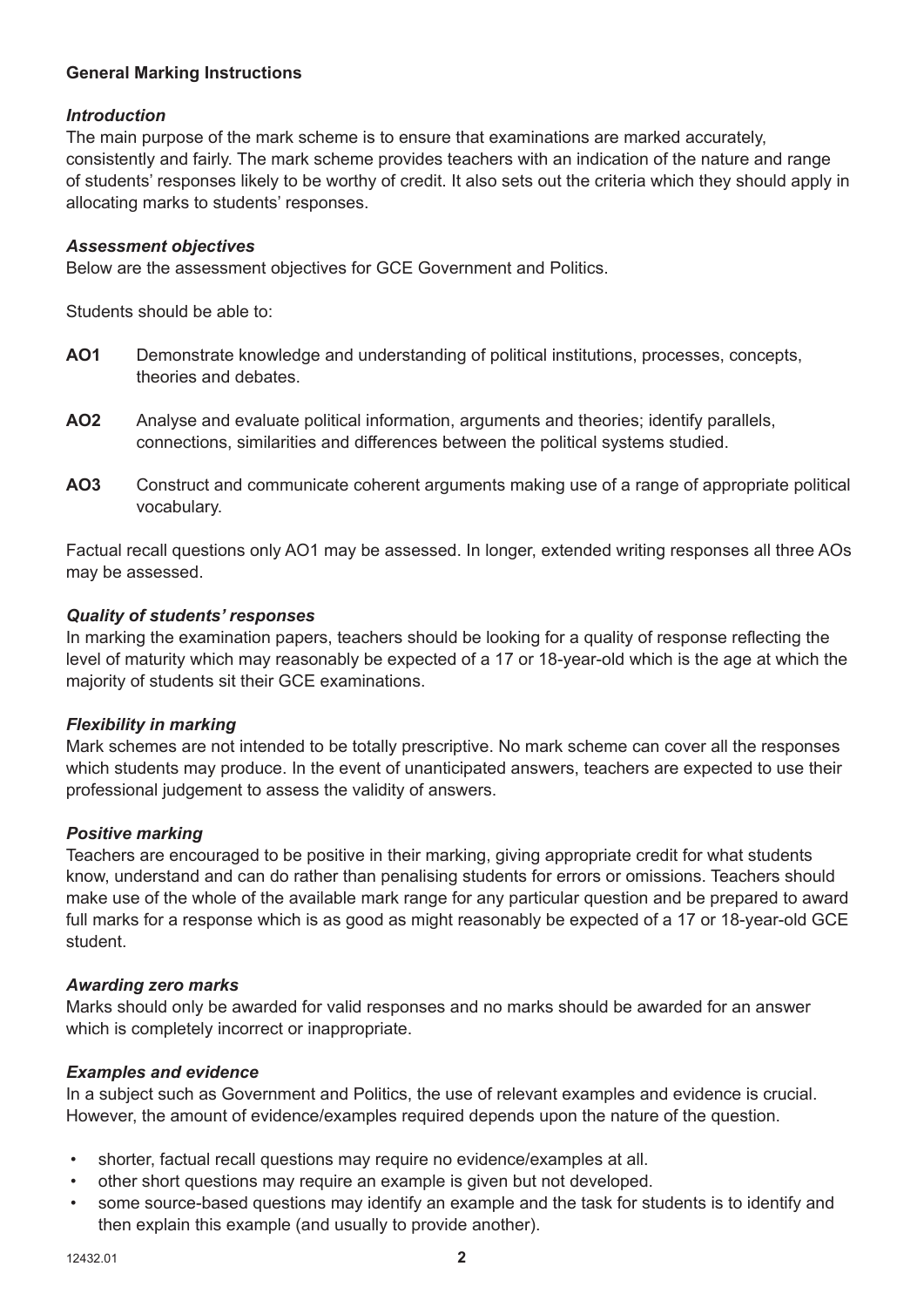- extended essay responses require a range of examples/evidence. However, this should not be simply listed but the relevance of the material to the topic under discussion should be explained. There is no required number of examples for a response to achieve the top mark band: a response with four developed and applied pieces of evidence is superior to one with ten listed examples.
- Further specific guidance is provided in the detailed Mark Scheme that follows.

#### *Sources of evidence and examples*

Evidence and examples may be drawn from political systems referred to in the specification. However, students are free to draw upon evidence from systems **not** included in the specification: for example, North Korea, Brazil, Myanmar.

Accurate and relevant knowledge and understanding from all political systems is acceptable.

Direct quotation, while acceptable, is not required in responses.

#### *Types of mark schemes*

Mark schemes for tasks or questions which require students to respond in extended written form are marked on the basis of levels of response which take account of the quality of written communication. Other questions which require only short answers are marked on a point for point basis with marks awarded for each valid piece of information provided.

#### *Levels of response*

In deciding which level of response to award, teachers should look for the 'best fit' bearing in mind that weakness in one area may be compensated for by strength in another. In deciding which mark within a particular level to award to any response, teachers are expected to use their professional judgement.

The following guidance is provided to assist teachers.

- *Threshold performance:* Response which just merits inclusion in the level and should be awarded a mark at or near the bottom of the range.
- *Intermediate performance:* Response which clearly merits inclusion in the level and should be awarded a mark at or near the middle of the range.
- *High performance:* Response which fully satisfies the level description and should be awarded a mark at or near the top of the range.

#### *Quality of written communication*

Quality of written communication is taken into account in assessing students' responses to all questions that require them to respond in extended written form. These questions are marked on the basis of levels of response. The description for each level of response includes reference to the quality of written communication.

For conciseness, quality of written communication is distinguished within levels of response as follows:

- Level 1: Quality of written communication is inadequate.
- Level 2: Quality of written communication is limited.
- Level 3: Quality of written communication is satisfactory.
- Level 4: Quality of written communication is good.
- Level 5: Quality of written communication is of a high standard.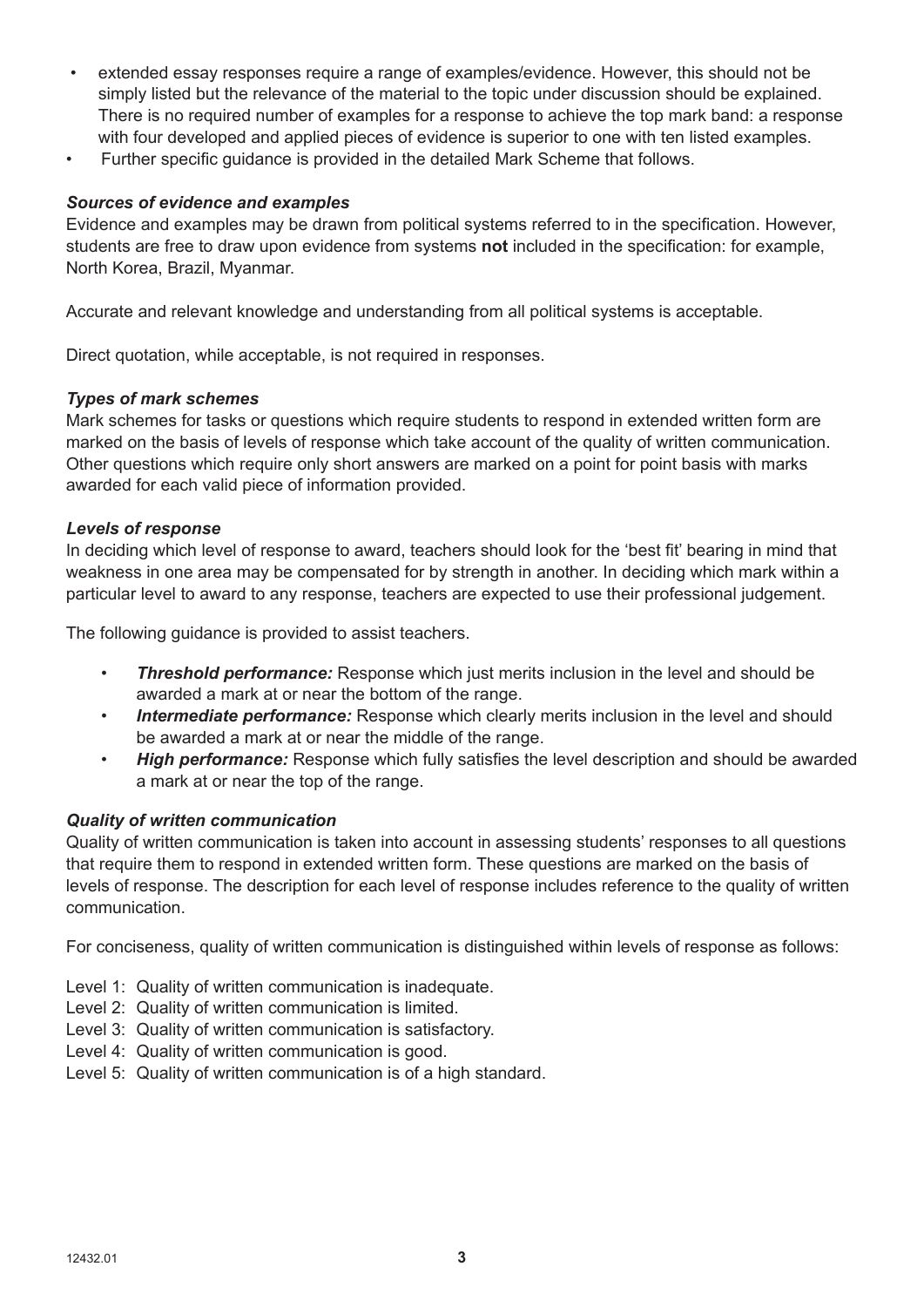In interpreting these level descriptions, teachers should refer to the more detailed guidance provided below:

**Level 1 (Inadequate):** The student makes only a very limited selection and use of an appropriate form and style of writing. The organisation of material may lack any clarity and coherence. There is very little use of specialist vocabulary. Presentation, spelling, punctuation and grammar may be such that intended meaning is consistently unclear.

**Level 2 (Limited):** The student makes only a limited selection and use of an appropriate form and style of writing. The organisation of material may lack clarity and coherence. There is little use of specialist vocabulary. Presentation, spelling, punctuation and grammar may be such that intended meaning is not clear in places.

**Level 3 (Satisfactory):** The student makes a reasonable selection and use of an appropriate form and style of writing. Relevant material is organised with some clarity and coherence. There is some use of appropriate specialist vocabulary. Presentation, spelling, punctuation and grammar are sufficiently competent to make meaning clear.

**Level 4 (Good):** The student makes a good selection and use of an appropriate form and style of writing. Relevant material is organised with a good standard of clarity and coherence. There is good use of appropriate specialist vocabulary. Presentation, spelling, punctuation and grammar are of a sufficiently good standard to make meaning clear.

**Level 5 (High Standard):** The student successfully selects and uses the most appropriate form and style of writing. Relevant material is organised with a high degree of clarity and coherence. There is widespread and accurate use of appropriate specialist vocabulary. Presentation, spelling, punctuation and grammar are of a sufficiently high standard to make meaning clear.

Government and Politics is one of many subjects in which it is possible to confuse a well-presented response with one that actually contains relevant knowledge and understanding.

It is imperative when assessing responses, that relevant knowledge and understanding are appropriately rewarded, even if the presentation is not of as high a standard as may be the case with other student's work.

It is also important to note that the level descriptors for QWC state that spelling, punctuation and grammar are relevant in so far as they affect the meaning of a student's response. Some failings in spelling, punctuation and grammar should not prevent a response that contains clearly relevant material from being properly rewarded.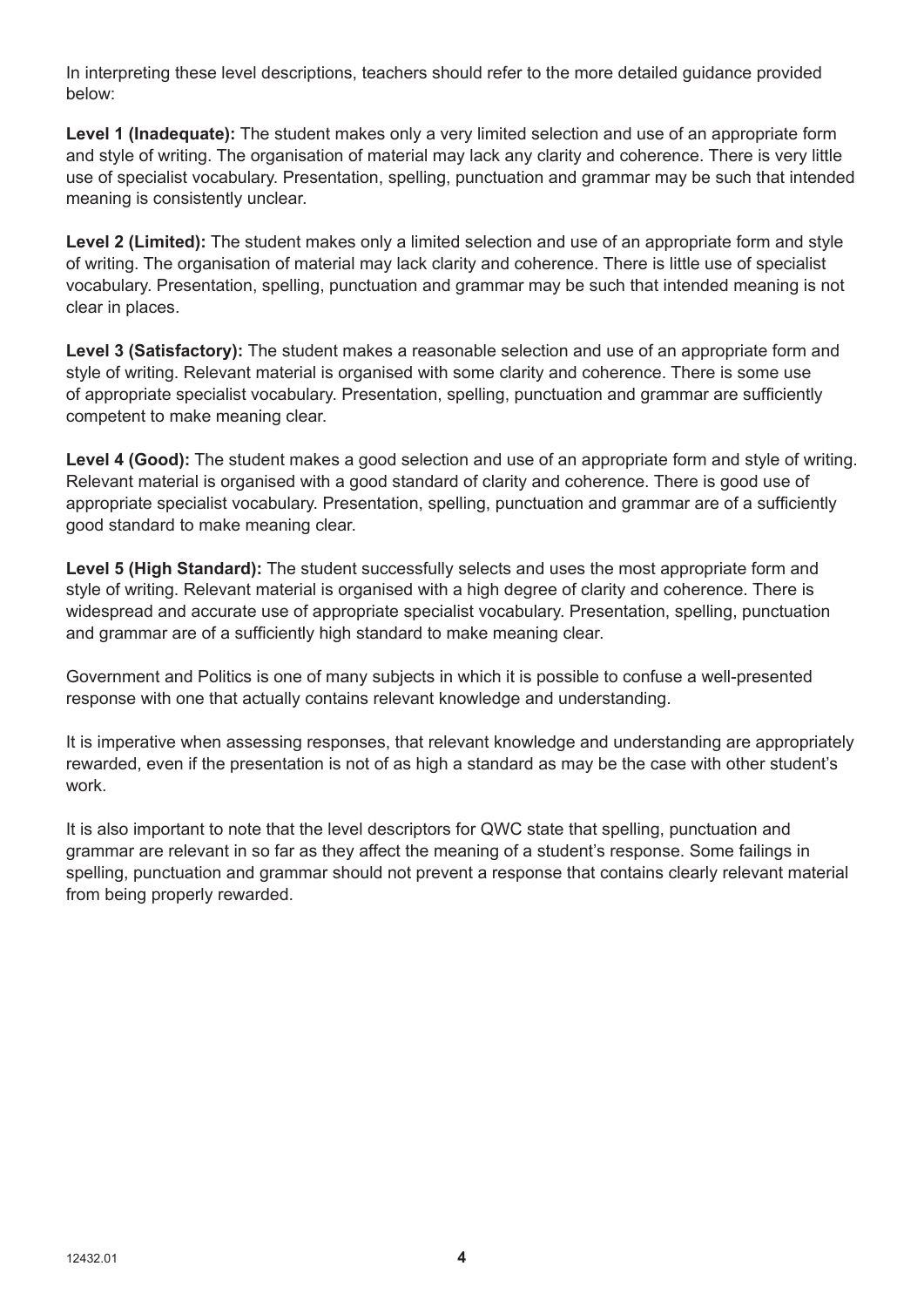# **Option A: A Comparative Study of the Government and Politics of the United States of America (USA) and the United Kingdom (UK)**

#### **Section A: The Government and Politics of the USA**

**1** The term "split-ticket voting" refers to a practice common among US voters when casting their votes. It involves voters voting for the student of one party in one contest but voting for the candidate of a rival party in a different contest. A voter may choose the Republican candidate in a Senate contest but choose a Democrat as their representative in the House. The prevalence of "split-ticket voting" is one reason why different parties can, at the same time, control the White House, Senate and House.

#### **Level 1 ([1])**

The student offers a basic explanation of what is meant by the term "split-ticket voting".

#### **Level 2 ([2]–[3])**

The student offers a more developed explanation of what is meant by the term "split-ticket voting". An example may be included to support the response. If no supporting example is given, a maximum of three marks can be awarded.

#### **Level 3 ([4]–[5])**

The student provides a full explanation of what is meant by the term "split-ticket voting". A relevant example will be used to support the response. *(AO1: 5 marks)*

Any other valid information will be rewarded appropriately.

#### **2 Background**

The Source identifies one way in which lobby groups can seek to influence Members of Congress and students should seek to explain what is meant by groups being able to "buy" Members. Students may explain that the use of "buy" implies a negative view of the situation in which groups are able to fund Members of Congress in a variety of ways. Any other relevant way in which lobby groups act can be included as a second way such as, providing research findings, endorsing students, using social media and other methods of getting voters out.

#### **Level 1 ([1])**

The student identifies a valid way with little or no development.

#### **Level 2 ([2]–[3])**

The student identifies a valid way and offers a more developed explanation. An example may be included to support the response.

#### **Level 3 ([4]–[5])**

The student identifies a valid way and provides a full explanation of a valid way. A relevant example is included.

Apply criteria for each valid way. One of the ways identified must come from the Source, the other from own knowledge. *(AO1: 5 marks* **×** *2)*

Any other valid information will be rewarded appropriately.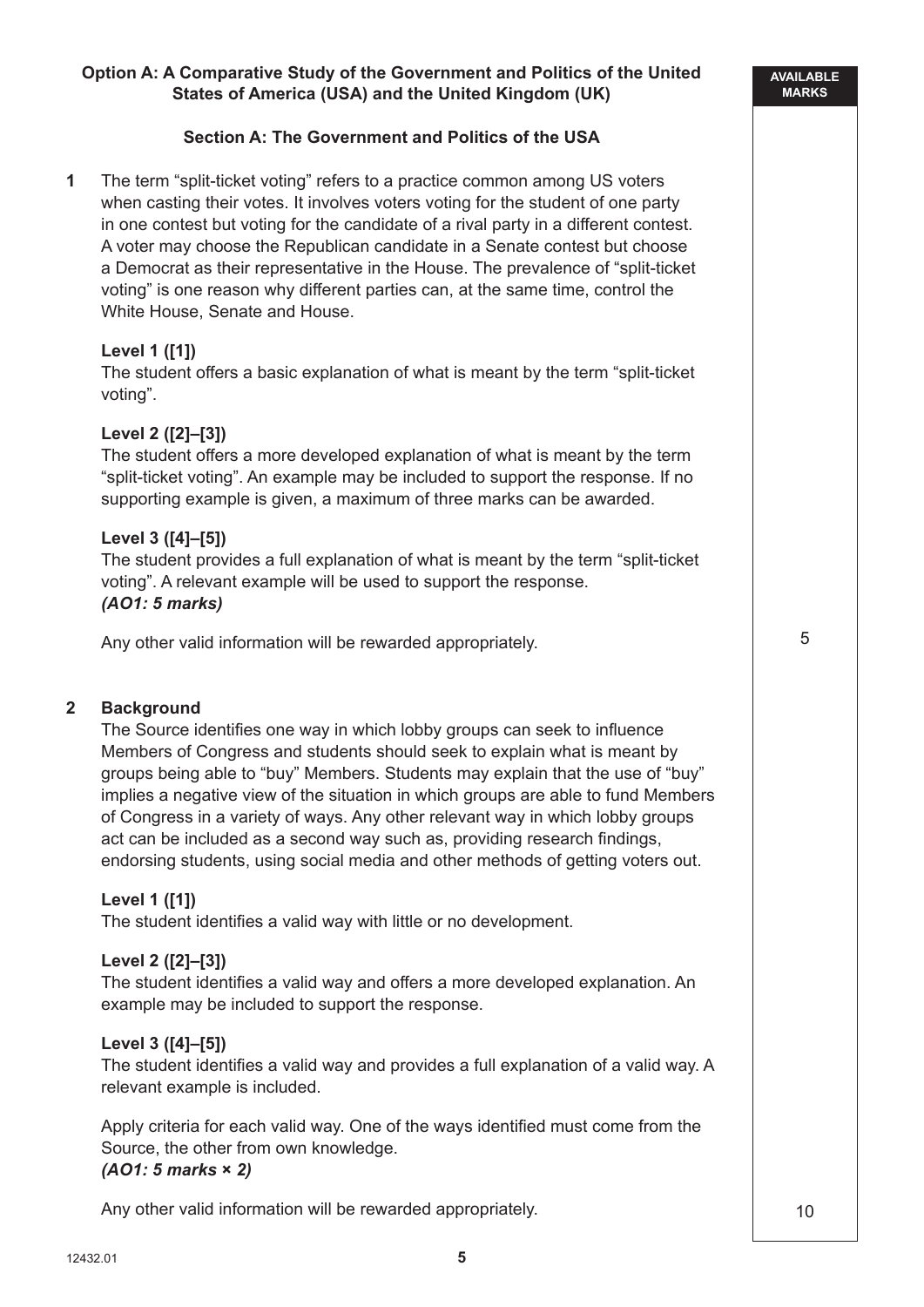### **3 Background**

One of the most high profile powers of the Senate is its role in approving presidential nominations for positions in the executive and the judiciary. It is widely accepted that, in addition, to the public investigations and hearings that the Senate and its committees can hold, the Senate can make it clear to a president that a particular candidate for office does not command sufficient support and is unlikely to be endorsed. On this basis many presidential nominations have been halted. Students should also explain the formal processes of Senate approval of presidential nominations.

Any other relevant reason.

#### **Level 1 ([1]–[3])**

The student demonstrates limited knowledge and understanding of how the Senate can influence presidential appointments and makes little attempt to answer the question. The answer is ill-informed and/or has a high degree of irrelevant material. The response contains general statements and/or includes no evidence or examples. There is little analysis and evaluation of information, arguments and explanations. Spelling, punctuation and grammar contain significant errors. An argument or explanation, if present, is ill-informed and poorly constructed. The level of communication and use of political vocabulary are both limited.

#### **Level 2 ([4]–[6])**

The student demonstrates outline knowledge and understanding of how the Senate can influence presidential appointments but there are major gaps in this knowledge and understanding and only a limited attempt is made to answer the question. The response contains some relevant material but also significant irrelevant or general material. Some relevant evidence or examples are provided. There is limited analysis and simple evaluation of political information, arguments and explanations. The quality of spelling, punctuation and grammar is satisfactory. An argument or explanation is constructed although communication and structure tend to be narrative or descriptive. There is some use of appropriate political vocabulary.

#### **Level 3 ([7]–[9])**

The student demonstrates satisfactory knowledge and understanding of how the Senate can influence presidential appointments but there are some gaps in this knowledge and understanding. The response makes a reasonable attempt at answering the question and contains relevant material along with some more general material. Relevant evidence or examples are provided. There is sound analysis and evaluation of political information, arguments and explanations. The quality of spelling, punctuation and grammar is generally good. A structured argument is constructed, displaying effective communication and presentation of ideas. A suitable conclusion is reached and there is good use of appropriate political vocabulary.

#### **Level 4 ([10]–[12])**

The student demonstrates sound knowledge and understanding of how the Senate can influence presidential appointments and uses this to fully address the requirements of the question. Accurate evidence and examples are deployed to illustrate points made. There is clear and full analysis and evaluation of political information, arguments and explanations. Spelling, punctuation and grammar are of a consistently high standard. A cogent and coherent argument is constructed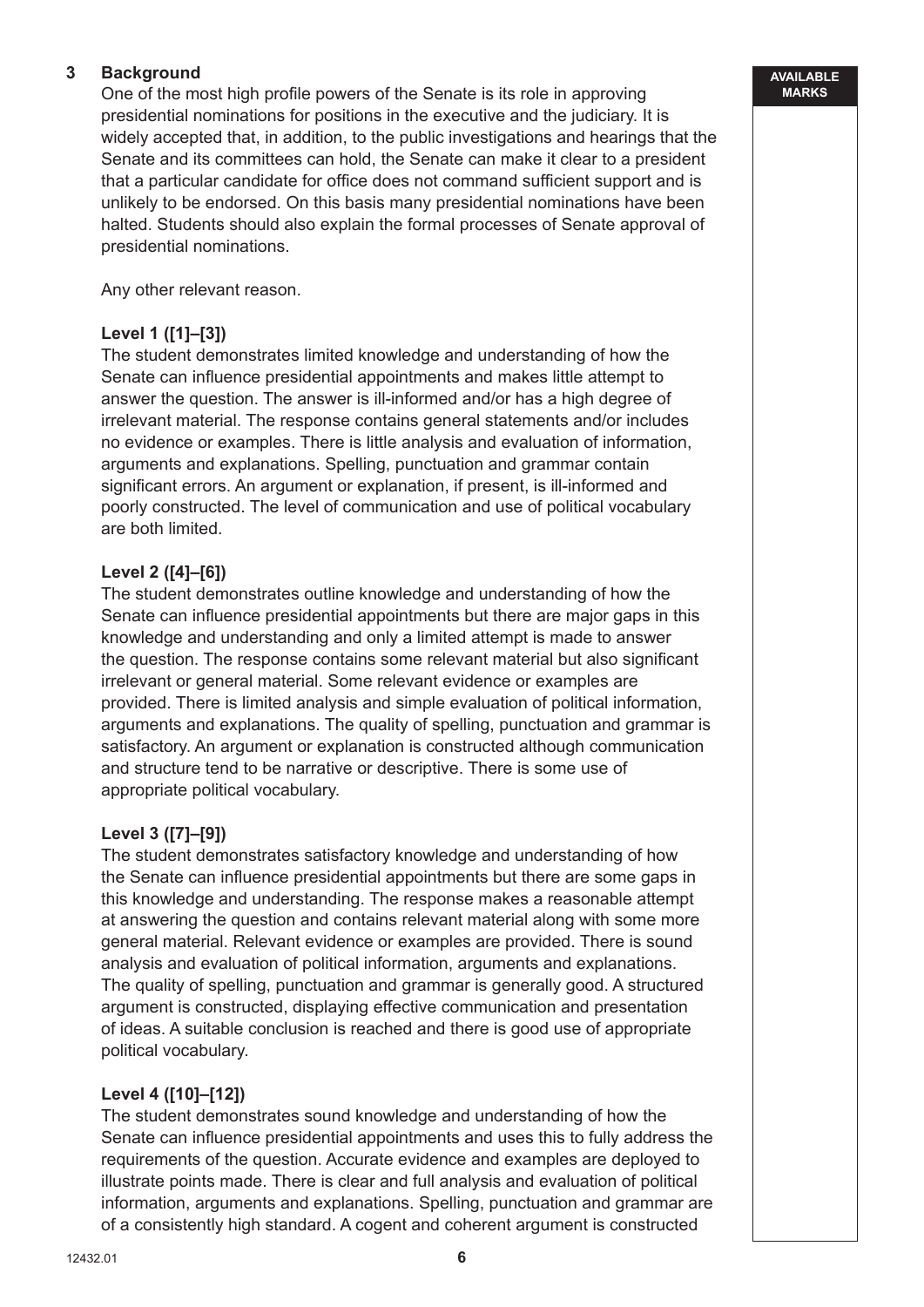which displays clear communication and presentation of ideas. There is extensive use of appropriate political vocabulary and a reasoned conclusion is reached.

#### **Level 5 ([13]–[15])**

The student demonstrates accurate, detailed and comprehensive knowledge and understanding of how the Senate can influence presidential appointments and deploys this to produce an exemplary answer to the question. The most relevant and accurate evidence and examples are deployed to illustrate points made extremely effectively. There is exceptionally thorough and clear analysis and evaluation of political information, arguments and explanations. Spelling, punctuation and grammar are excellent throughout. A thoroughly convincing and logical argument is constructed which displays highly effective communication and presentation of ideas. There is precise and wide-ranging use of appropriate political vocabulary and a clear and logical conclusion is reached. [15]

#### **4 Background**

The record of Congress in acting as a "bastion of negativity" and frustrating the intentions of presidents has been a major issue of contention within the US political system. This issue goes back to the refusal of Congress to endorse the Treaty of Versailles and beyond. It is argued that Congress has often acted to prevent presidential action that is in the interests of the US and those nations it affects. The Source identifies Obama's inability to extend gun control as a major example of this but stronger answers will include further evidence. Those who are critical of the role of Congress tend to differ with who is in the White House. When the left control the presidency it is they who attack Congressional negativity and vice versa when a more right-wing president is in office.

For balance, students may identify the ways in which presidents can make use of the wide range of powers at their disposal to overcome Congressional opposition. Better answers will refer to a range of presidential powers and tactics and support this with relevant examples.

Weaker answers will tend to rely upon the Source and provide little further evidence. Better answers will be balanced and will offer a range of argument and evidence.

#### **Level 1 ([1]–[6])**

The student demonstrates limited knowledge and understanding of the extent to which Congress is able to obstruct a president and makes little attempt to answer the question. The answer is ill-informed and/or has a high degree of irrelevant material and/or makes general statements and/or contains no evidence or examples. There is little analysis and evaluation of political information, arguments and explanations. Spelling, punctuation and grammar contain significant errors. An argument or explanation, if present, is ill-informed and poorly constructed. The level of communication and use of political vocabulary are both limited.

#### **Level 2 ([7]–[12])**

The student demonstrates outline knowledge and understanding of the extent to which Congress is able to obstruct a president but there are major gaps in this knowledge and understanding and only a limited attempt is made to answer the question. The response contains some relevant material but also significant irrelevant or general material. Some relevant evidence or examples are provided. There is limited analysis and simple evaluation of political information,

#### **AVAILABLE MARKS**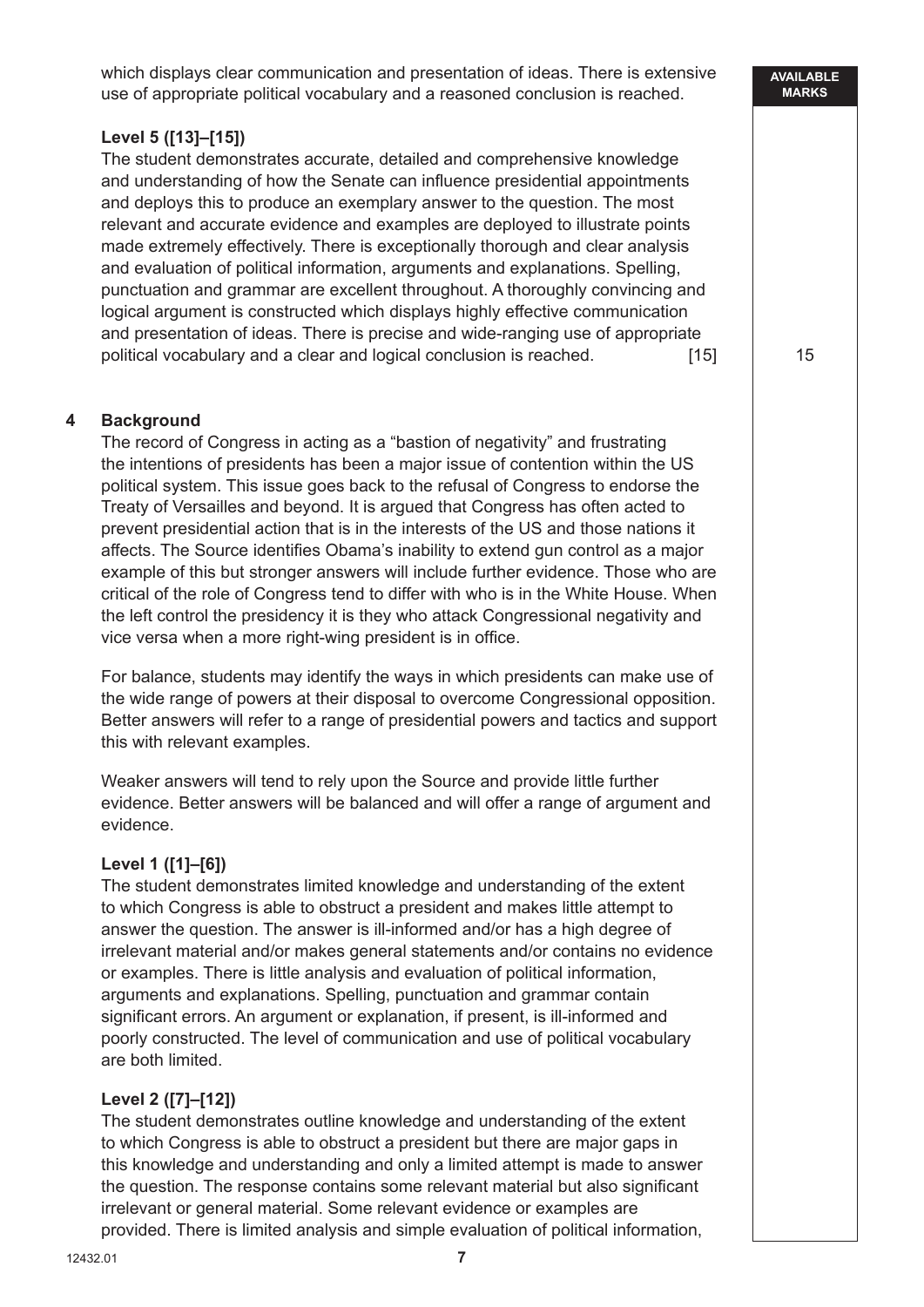arguments and explanations. The quality of spelling, punctuation and grammar is satisfactory. An argument or explanation is constructed although communication and structure tend to be narrative or descriptive. There is some use of appropriate political vocabulary.

# **Level 3 ([13]–[18])**

The student demonstrates satisfactory knowledge and understanding of the extent to which Congress is able to obstruct a president but there are some gaps in this knowledge and understanding. The response makes a reasonable attempt at answering the question and contains relevant material along with some more general material. Relevant evidence or examples are provided. There is sound analysis and evaluation of political information, arguments and explanations. The quality of spelling, punctuation and grammar is generally good. A structured argument is constructed, displaying effective communication and presentation of ideas. A suitable conclusion is reached and there is good use of appropriate political vocabulary.

#### **Level 4 ([19]–[24])**

The student demonstrates sound knowledge and understanding of the extent to which Congress is able to obstruct a president and uses this to fully address the requirements of the question. Accurate evidence and examples are deployed to illustrate points made. There is clear and full analysis and evaluation of political information, arguments and explanations. Spelling, punctuation and grammar are of a consistently high standard. A cogent and coherent argument is constructed which displays clear communication and presentation of ideas. There is extensive use of appropriate political vocabulary and a reasoned conclusion is reached.

#### **Level 5 ([25]–[30])**

The student demonstrates accurate, detailed and comprehensive knowledge and understanding of the extent to which Congress is able to obstruct a president and deploys this to produce an exemplary answer to the question. The most relevant and accurate evidence and examples are deployed to illustrate points made extremely effectively. There is exceptionally thorough and clear analysis and evaluation of political information, arguments and explanations. Spelling, punctuation and grammar are excellent throughout. A thoroughly convincing and logical argument is constructed which displays highly effective communication and presentation of ideas. There is precise and wide-ranging use of appropriate political vocabulary and a clear and logical conclusion is reached. [30]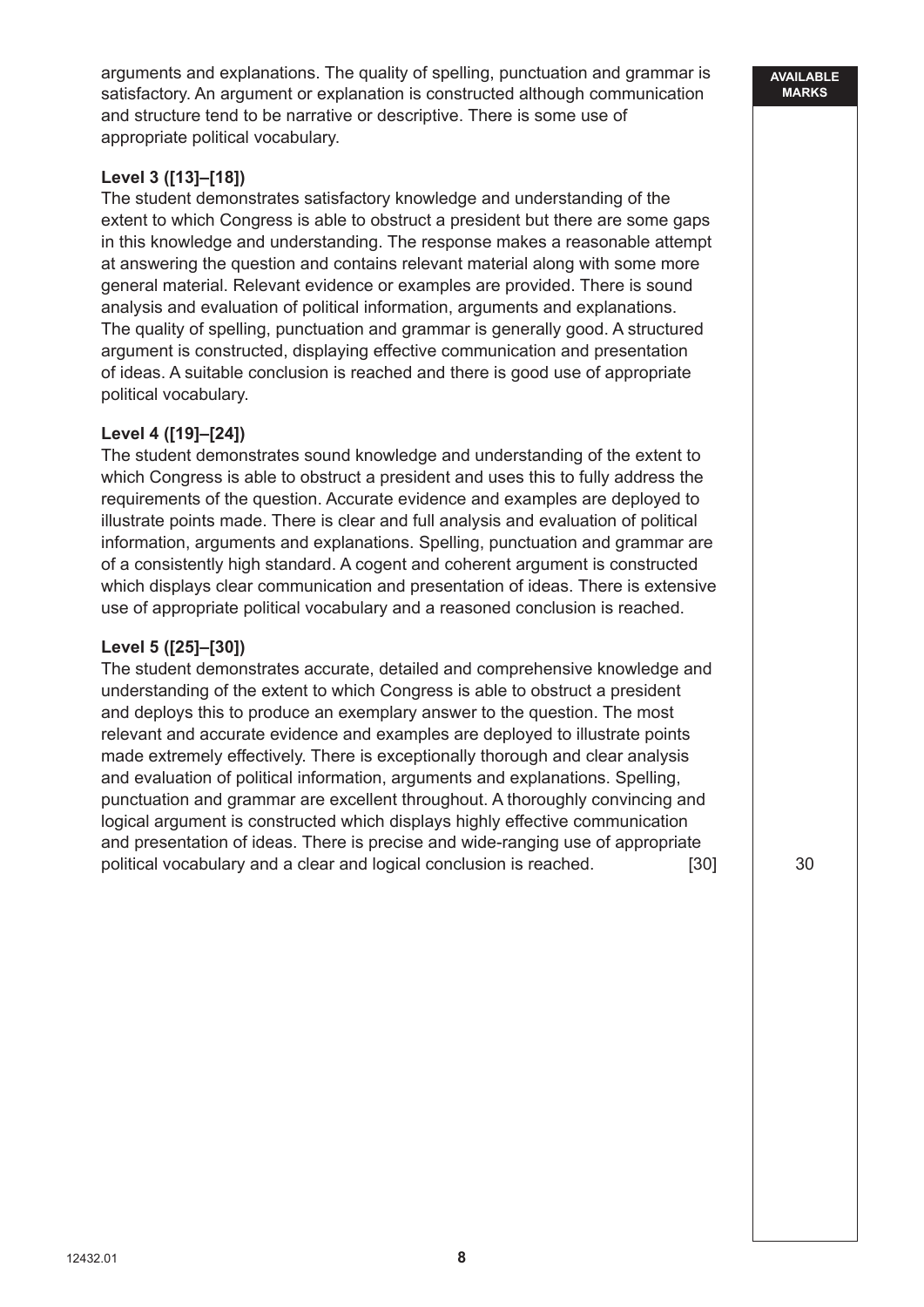#### **Section B: A Comparative Study of the Government and Politics of the USA and UK**

#### **5 Background**

It is anticipated that many students will identify one key difference as the inability of the House of Representatives to directly question members of the executive in the form of Question Time. Another difference may be the superior powers and resources of House committees in comparison to their Commons' counterparts. The power of the House to subpoena witnesses may well appear as a key difference. Any other valid difference.

#### **Level 1 ([1])**

The student identifies a valid difference with little or no development.

#### **Level 2 ([2]–[3])**

The student identifies a valid difference and offers a more developed explanation which may include supporting evidence.

#### **Level 3 ([4]–[5])**

The student identifies a valid difference and provides a full explanation of the difference with supporting evidence.

Apply criteria for each valid way. *(AO1: 2 5 marks)*

Any other valid information will be rewarded appropriately.

#### **6 (a) Background**

There are a number of widely quoted statements that express the opposite view to that put forward in the question. These include the remarks reputedly made by Clinton to Blair in which the former expressed his envy at the greater freedom enjoyed by the PM. The key reason for this greater freedom was the ability of a PM to control the legislature through a party majority in the Commons.

Answers may seek to address the question by comparing the powers of the president and PM and the constraints on those powers. Stronger answers may make the distinction between domestic and foreign powers and constraints.

The statement in the question would appear to be much more true of recent PMs who have lost the control that Clinton envied. Students may take account of the changing circumstances that have affected recent PMs but also reflect upon how presidents have also been affected by events. The 9/11 attacks enabled GW Bush to overcome congressional constraints and involve the US in foreign wars. The 2008 economic crisis, it is argued, put severe limits on what Obama was able to achieve in the face of a hostile Congress.

#### **Level 1 ([1]–[6])**

The student demonstrates limited knowledge and understanding of the factors affecting the constraints on the powers of the President and PM and makes little attempt to answer the question. The answer is ill-informed and/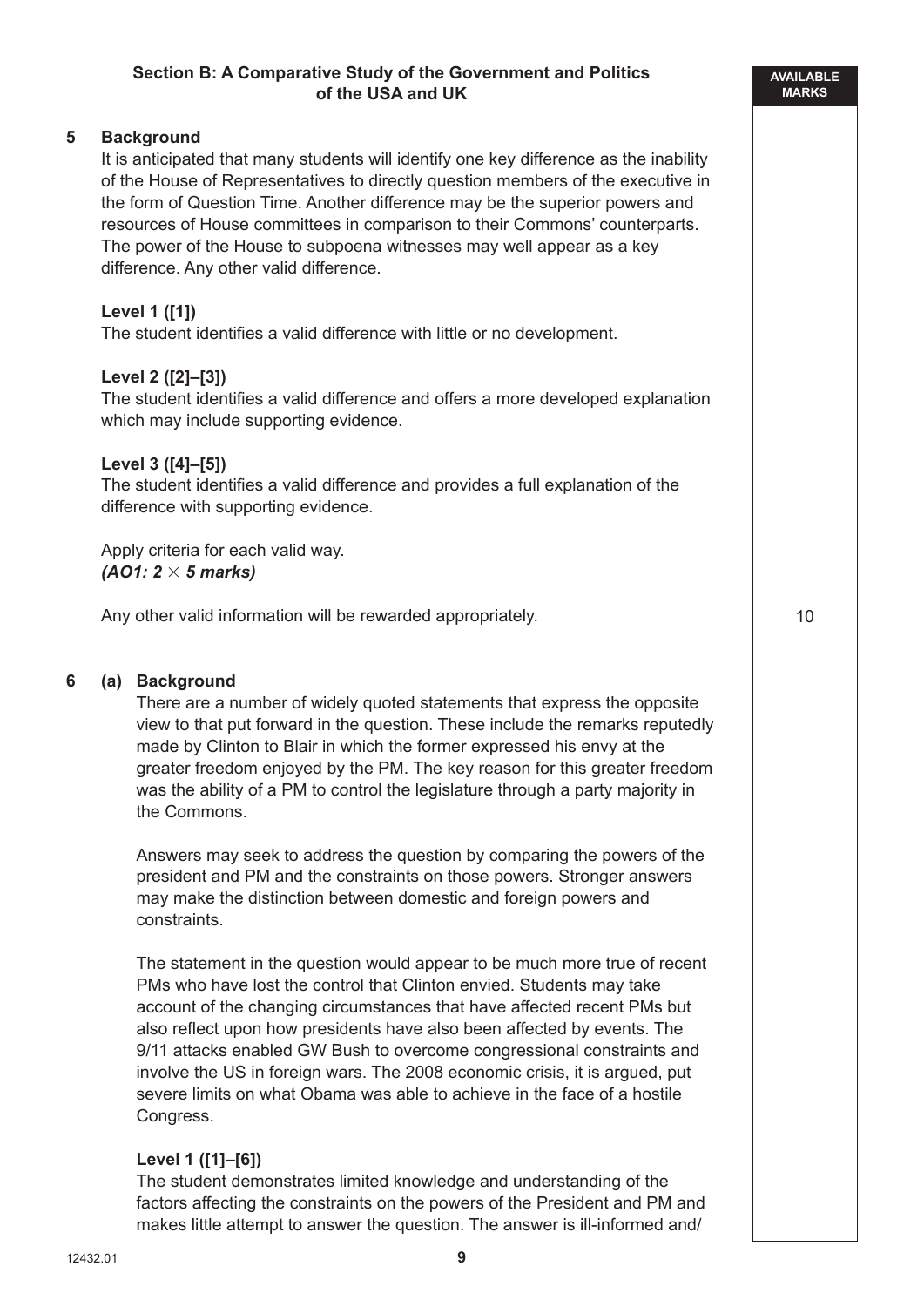or has a high degree of irrelevant material. The response contains general statements and/or includes no evidence or examples. There is little analysis and evaluation of information, arguments and explanations. There is little recognition of basic similarities and differences between political systems. Spelling, punctuation and grammar contain significant errors. An argument or explanation, if present, is ill-informed and poorly constructed. The level of communication and use of political vocabulary are both limited.

#### **Level 2 ([7]–[12])**

The student demonstrates outline knowledge and understanding of the factors affecting the constraints on the powers of the President and PM but there are major gaps in this knowledge and understanding and only a limited attempt is made to answer the question. The response contains some relevant material but also significant irrelevant or general material. Some relevant evidence or examples are provided. There is limited analysis and simple evaluation of political information, arguments and explanations. There is some recognition of basic similarities and differences between political systems. The quality of spelling, punctuation and grammar is satisfactory. An argument or explanation is constructed although communication and structure tend to be narrative or descriptive. There is some use of appropriate political vocabulary.

#### **Level 3 ([13]–[18])**

The student demonstrates satisfactory knowledge and understanding of the factors affecting the constraints on the powers of the President and PM but there are some gaps in this knowledge and understanding. The response makes a reasonable attempt at answering the question and contains relevant material along with some more general material. Relevant evidence or examples are provided. There is sound analysis and evaluation of political information, arguments and explanations. There is a reasonable attempt at comparing political systems. The quality of spelling, punctuation and grammar is generally good. A structured argument is constructed, displaying effective communication and presentation of ideas. A suitable conclusion is reached and there is good use of appropriate political vocabulary.

#### **Level 4 ([19]–[24])**

The student demonstrates sound knowledge and understanding of the factors affecting the constraints on the powers of the President and PM and uses this to fully address the requirements of the question. Accurate evidence and examples are deployed to illustrate points made. There is clear and full analysis and evaluation of political information, arguments and explanations. There is effective comparison of political systems. Spelling, punctuation and grammar are of a consistently high standard. A cogent and coherent argument is constructed which displays clear communication and presentation of ideas. There is extensive use of appropriate political vocabulary and a reasoned conclusion is reached.

#### **Level 5 ([25]–[30])**

The student demonstrates accurate, detailed and comprehensive knowledge and understanding of the factors affecting the constraints on the powers of the President and PM and deploys this to produce an exemplary answer to the question. The most relevant and accurate evidence and examples are deployed to illustrate points made extremely effectively. There is exceptionally thorough and clear analysis and evaluation of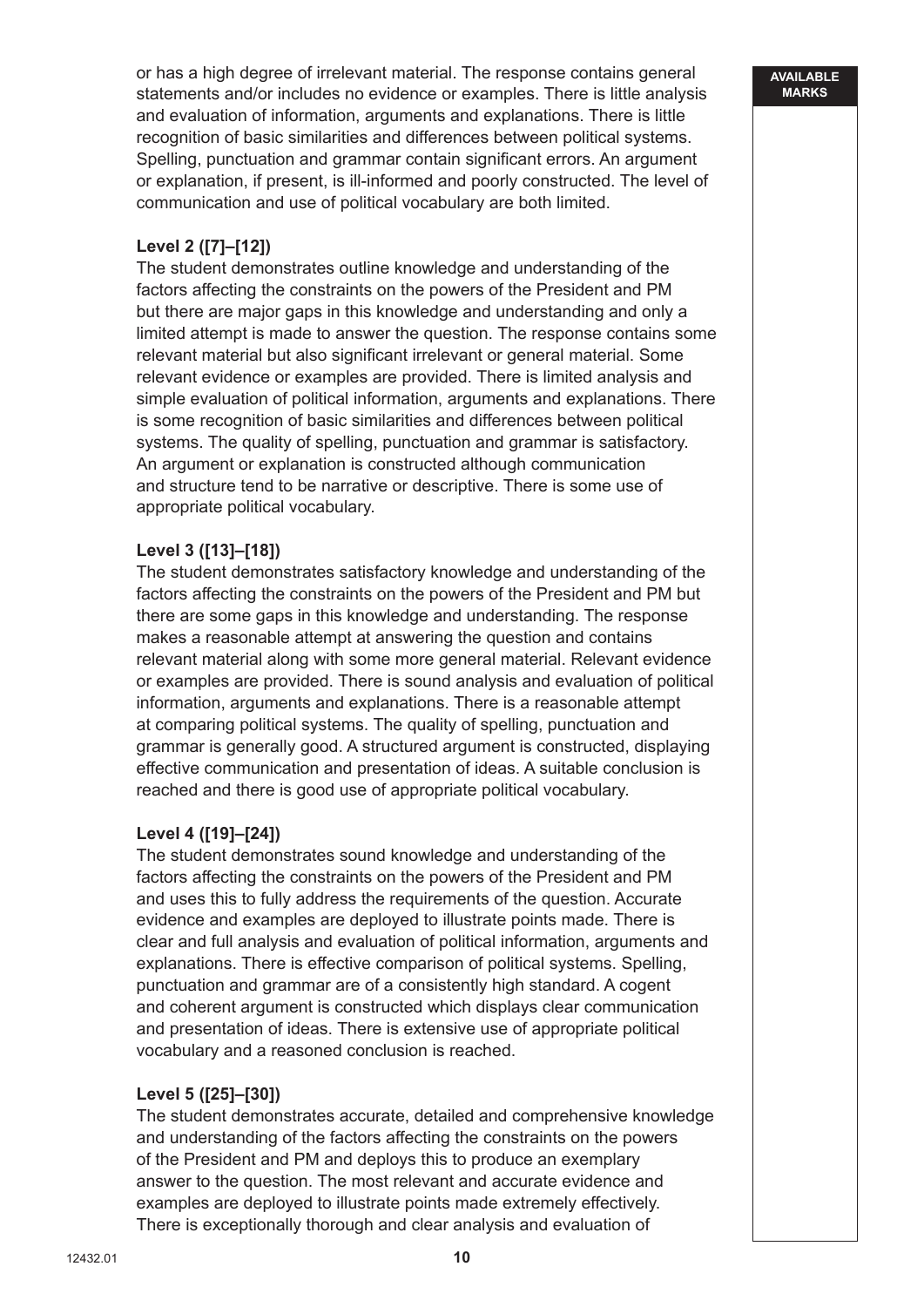political information, arguments and explanations. There is highly effective comparison of political systems. Spelling, punctuation and grammar are excellent throughout. A thoroughly convincing and logical argument is constructed which displays highly effective communication and presentation of ideas. There is precise and wide-ranging use of appropriate political vocabulary and a clear and logical conclusion is reached.

#### **(b) Background**

It is sometimes said that, when it comes to legislation, US presidents have a "wish list" while UK Prime Ministers have a "to do list". This comparison is based upon the greater ability that PMs have to control Parliament through their majority in the House of Commons, while presidents often have to struggle against a hostile majority in one or both Houses of Congress. The reasons for the different circumstances will probably make up a significant part of many answers supported with examples of the greater legislative freedom of PMs including Thatcher and Blair who famously were very rarely defeated in Parliament.

However, presidents are not completely powerless when it comes to legislation. They can employ a variety of tactics to build the majority they need to secure the passage of legislation through Congress, even in the face of organised opposition. Students may identify some of the powers of 'persuasion' enjoyed by presidents and include examples such as Obama's Affordable Care Act.

It is anticipated that weaker answers will only focus on the legislative difficulties of recent PMs and the reasons for those difficulties. Stronger answers will take a longer perspective.

#### **Level 1 ([1]–[6])**

The student demonstrates limited knowledge and understanding of the factors affecting the legislative powers of presidents and PMs and makes little attempt to answer the question. The answer is ill-informed and/or has a high degree of irrelevant material. The response contains general statements and/or includes no evidence or examples. There is little analysis and evaluation of information, arguments and explanations. There is little recognition of basic similarities and differences between political systems. Spelling, punctuation and grammar contain significant errors. An argument or explanation, if present, is ill-informed and poorly constructed. The level of communication and use of political vocabulary are both limited.

#### **Level 2 ([7]–[12])**

The student demonstrates outline knowledge and understanding of the factors affecting the legislative powers of presidents and PMs but there are major gaps in this knowledge and understanding and only a limited attempt is made to answer the question. The response contains some relevant material but also significant irrelevant or general material. Some relevant evidence or examples are provided. There is limited analysis and simple evaluation of political information, arguments and explanations. There is some recognition of basic similarities and differences between political systems. The quality of spelling, punctuation and grammar is satisfactory. An argument or explanation is constructed although communication and structure tend to be narrative or descriptive. There is some use of appropriate political vocabulary.

**AVAILABLE MARKS**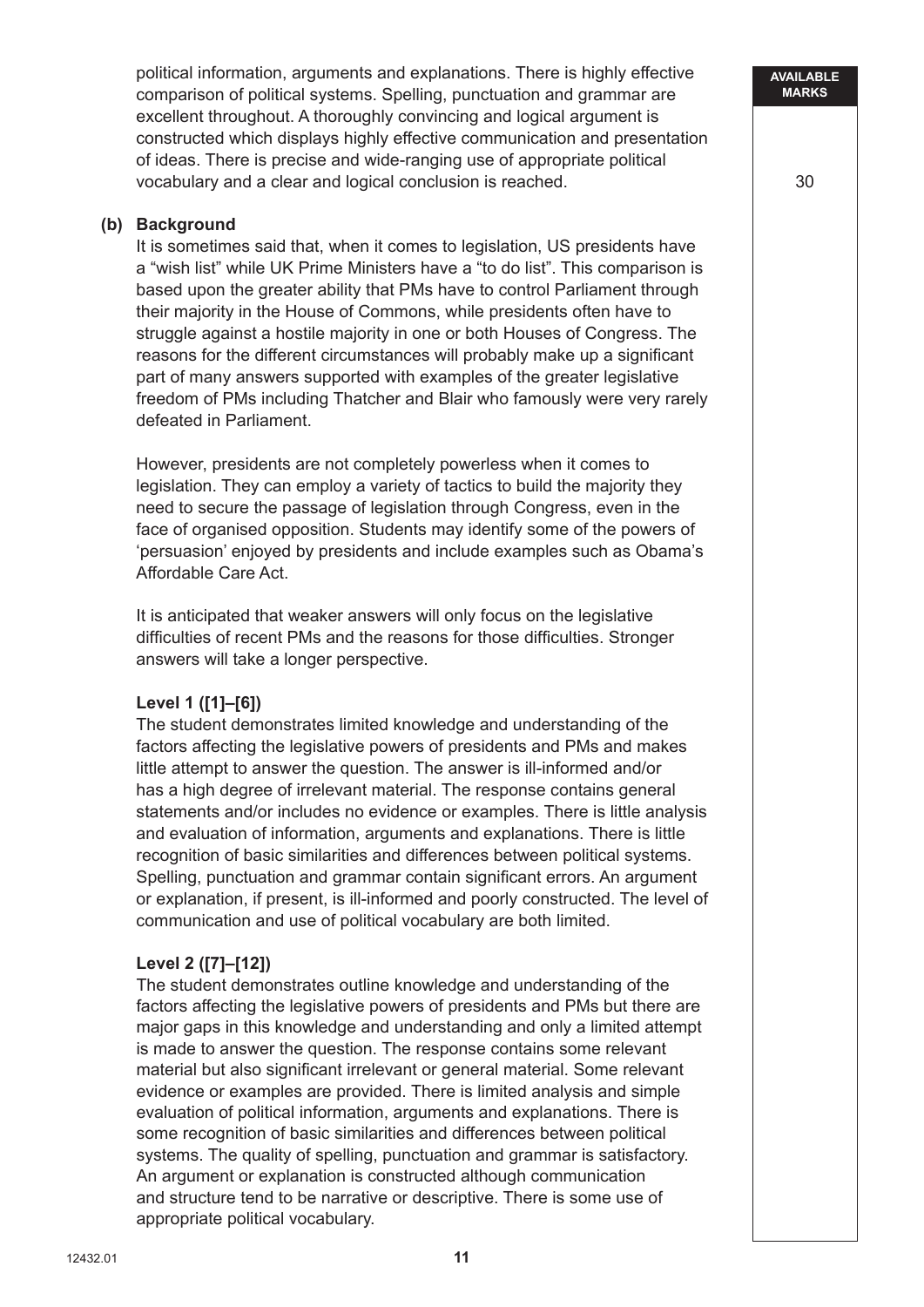# **Level 3 ([13]–[18])**

The student demonstrates satisfactory knowledge and understanding of the factors affecting the legislative powers of presidents and PMs but there are some gaps in this knowledge and understanding. The response makes a reasonable attempt at answering the question and contains relevant material along with some more general material. Relevant evidence or examples are provided. There is sound analysis and evaluation of political information, arguments and explanations. There is a reasonable attempt at comparing political systems. The quality of spelling, punctuation and grammar is generally good. A structured argument is constructed, displaying effective communication and presentation of ideas. A suitable conclusion is reached and there is good use of appropriate political vocabulary.

#### **Level 4 ([19]–[24])**

The student demonstrates sound knowledge and understanding of the factors affecting the legislative powers of presidents and PMs and uses this to fully address the requirements of the question. Accurate evidence and examples are deployed to illustrate points made. There is clear and full analysis and evaluation of political information, arguments and explanations. There is effective comparison of political systems. Spelling, punctuation and grammar are of a consistently high standard. A cogent and coherent argument is constructed which displays clear communication and presentation of ideas. There is extensive use of appropriate political vocabulary and a reasoned conclusion is reached.

#### **Level 5 ([25]–[30])**

The student demonstrates accurate, detailed and comprehensive knowledge and understanding of the factors affecting the legislative powers of presidents and PMs and deploys this to produce an exemplary answer to the question. The most relevant and accurate evidence and examples are deployed to illustrate points made extremely effectively. There is exceptionally thorough and clear analysis and evaluation of political information, arguments and explanations. There is highly effective comparison of political systems. Spelling, punctuation and grammar are excellent throughout. A thoroughly convincing and logical argument is constructed which displays highly effective communication and presentation of ideas. There is precise and wide-ranging use of appropriate political vocabulary and a clear and logical conclusion is reached. [30]

30

**100**

**Total**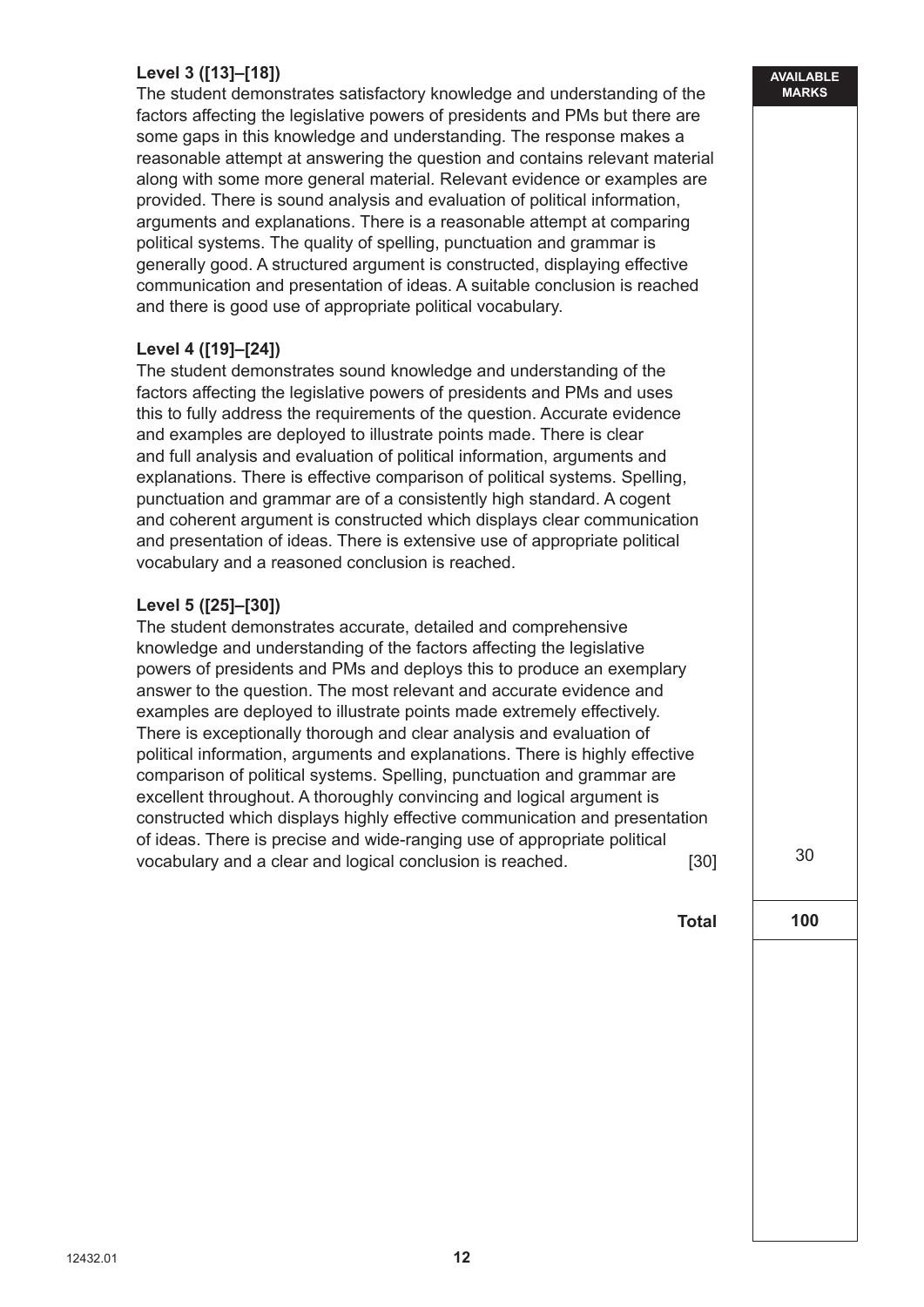#### **Section A: The Government and Politics of the Republic of Ireland**

#### **1 Background**

An "Independent TD" is an individual member of the Dáil who does not belong to any organised party grouping. They do not accept the whip of any of the parties within the Dáil and they are not officially tied to any other member. Independents do not stand for election as a member of a party. Independents may enter into an alliance with other members of the Dáil once elected.

#### **Level 1 ([1])**

The student offers a basic explanation of what is meant by the term "Independent TD".

#### **Level 2 ([2]–[3])**

The student offers a more developed explanation of what is meant by the term "Independent TD". An example may be included to support the response. If no supporting example is given, a maximum of three marks can be awarded.

#### **Level 3 ([4]–[5])**

The student provides a full explanation of what is meant by the term "Independent TD". A relevant example will be used to support the response. *(AO1: 5 marks)*

Any other valid information will be rewarded appropriately.

#### **2 Background**

The Source sets out how, once appointed by the Taoiseach, members of the Cabinet are bound by the principle of collective responsibility meaning they are free to question policy in private but must publicly support policies agreed by cabinet. It is widely accepted that this is a way in which a Taoiseach can attempt to keep a potential rival 'inside the tent' rather than acting as a focus of opposition on the backbenches. The attractions of being a minister, including the raised profile that this gives to a TD in their local constituency, is another way in which appointment can prove useful to the Taoiseach. The Taoiseach can also use dismissal or the threat of dismissal to control ministers.

Any other relevant way.

#### **Level 1 ([1])**

The student identifies a valid way with little or no development.

#### **Level 2 ([2]–[3])**

The student identifies a valid way and offers a more developed explanation. An example may be included to support the response.

#### **Level 3 ([4]–[5])**

The student identifies a valid way and provides a full explanation of the limitation. A relevant example is included.

Apply criteria for each valid way. One of the ways identified must come from the Source, the other from own knowledge. *(AO1: 5 marks* **×** *2)*

**13**

Any other valid information will be rewarded appropriately. [10]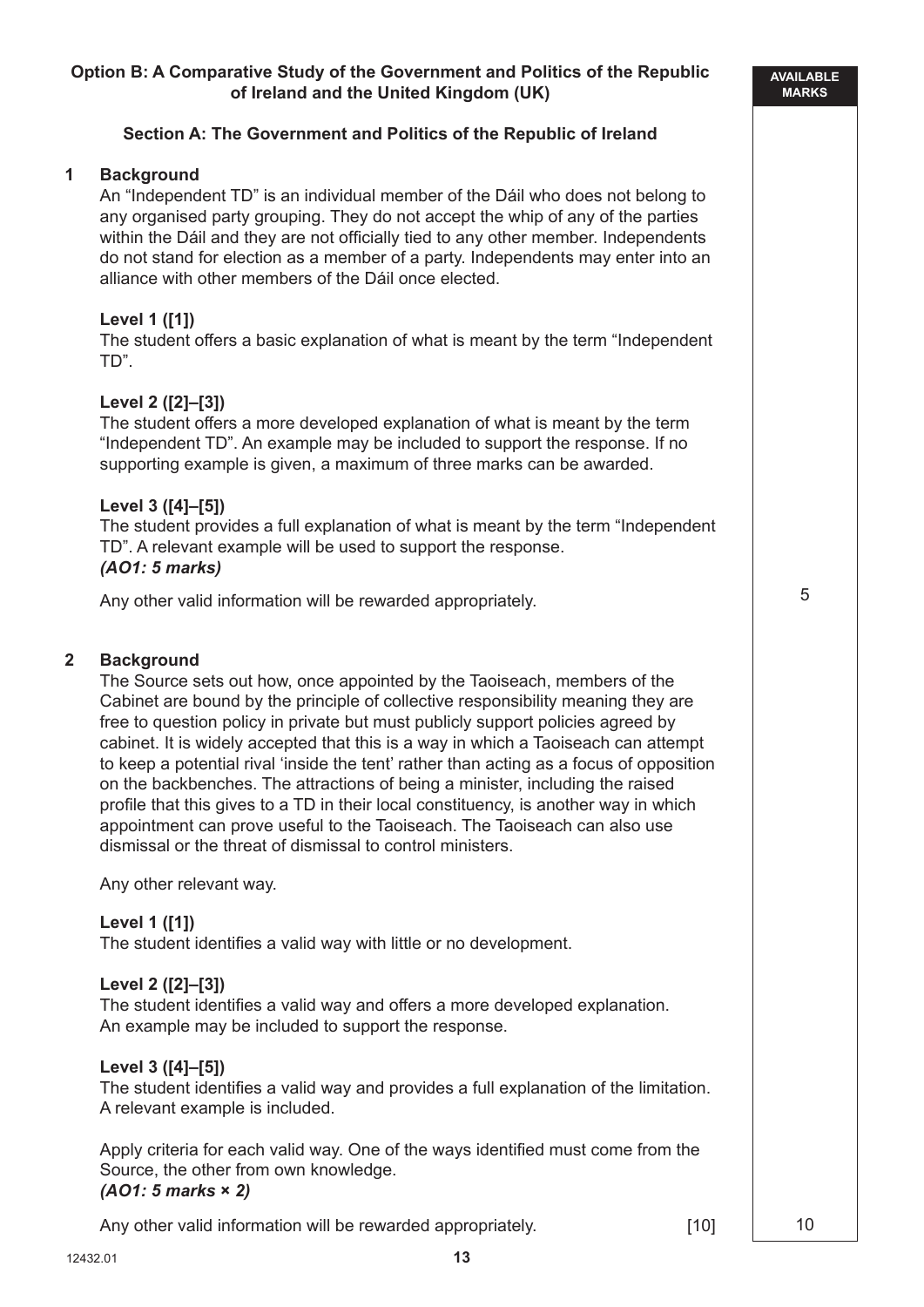# **3 Background**

The judiciary can act as a check on the power of the executive through the means of Judicial Review. This enables the judiciary to challenge the legality of executive policy and historically has been the basis of many informal amendments to the Irish constitution. In addition, the President may refer a piece of executive legislation to the judiciary to seek their advice on the constitutionality of a measure. This enables the judiciary to effectively challenge a piece of legislation before it becomes law. Judges may also Chair inquiries into areas of major public concern and the findings of such inquiries may have consequences for legislation. The judiciary also has the legal power of "disapproval" of a piece of legislation.

Any other relevant ways in which the judiciary can have an impact on policy.

- **•** If only one mechanism is identified, a maximum of Level 3 can be awarded.
- **•** An answer that contains no evidence can be awarded a maximum of Level 3.

#### **Level 1 ([1]–[3])**

The student demonstrates limited knowledge and understanding of the mechanisms allowing the judiciary to influence policy and makes little attempt to answer the question. The answer is ill-informed and/or has a high degree of irrelevant material. The response contains general statements and/or includes no evidence or examples. There is little analysis and evaluation of information, arguments and explanations. Spelling, punctuation and grammar contain significant errors. An argument or explanation, if present, is ill-informed and poorly constructed. The level of communication and use of political vocabulary are both limited.

#### **Level 2 ([4]–[6])**

The student demonstrates outline knowledge and understanding of the mechanisms allowing the judiciary to influence policy but there are major gaps in this knowledge and understanding and only a limited attempt is made to answer the question. The response contains some relevant material but also significant irrelevant or general material. General material is content that relates to the topic under discussion but is not directly relevant. Some relevant evidence or examples are provided. There is limited analysis and simple evaluation of political information, arguments and explanations. The quality of spelling, punctuation and grammar is satisfactory. An argument or explanation is constructed although communication and structure tend to be narrative or descriptive. There is some use of appropriate political vocabulary.

#### **Level 3 ([7]–[9])**

The student demonstrates satisfactory knowledge and understanding of the mechanisms allowing the judiciary to influence policy but there are some gaps in this knowledge and understanding. The response makes a reasonable attempt at answering the question and contains relevant material along with some more general material. General material is content that relates to the topic under discussion but is not directly relevant. Relevant evidence or examples are provided. There is sound analysis and evaluation of political information, arguments and explanations. The quality of spelling, punctuation and grammar is generally good. A structured argument is constructed, displaying effective communication and presentation of ideas. There is good use of appropriate political vocabulary.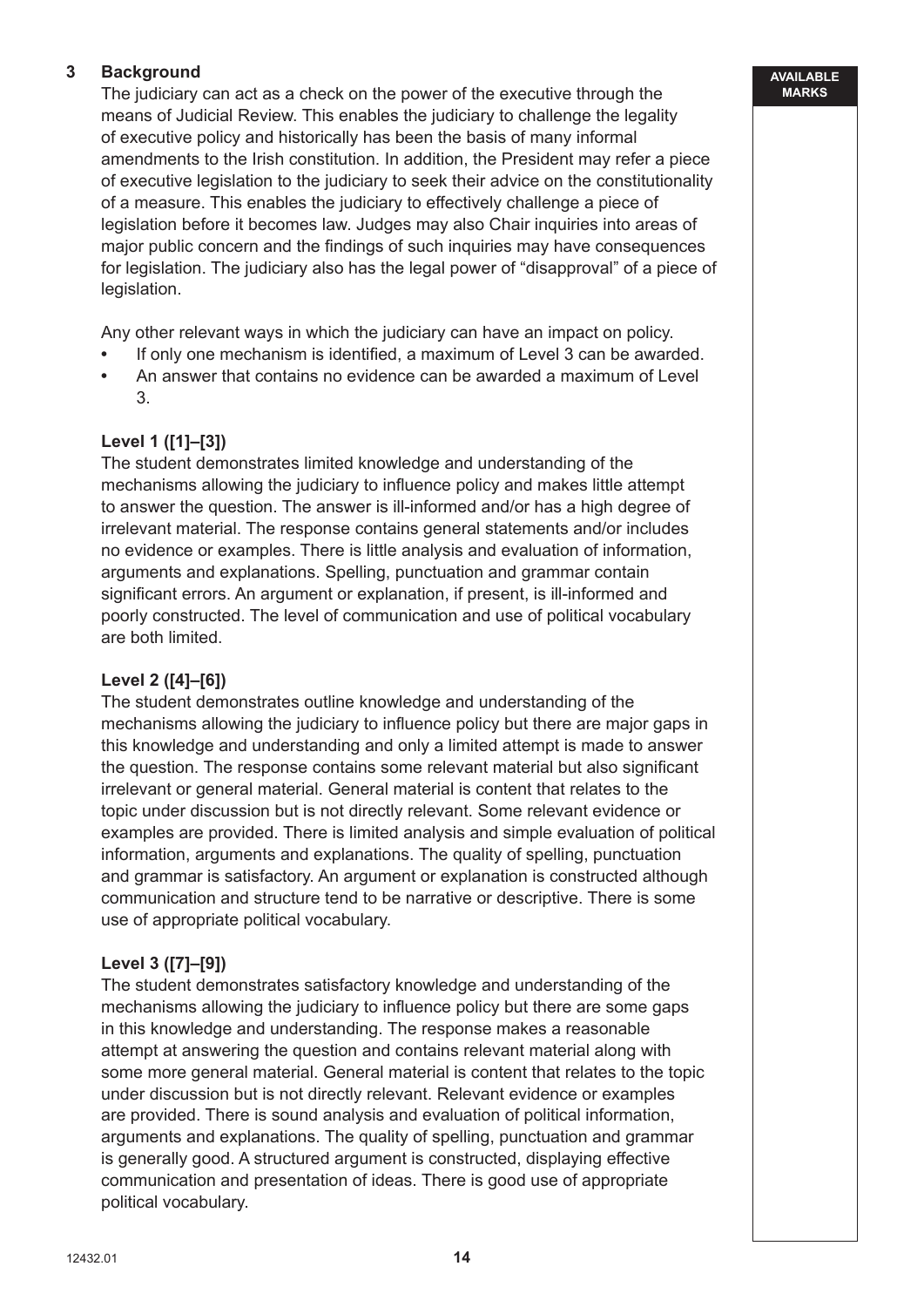# **Level 4 ([10]–[12])**

The student demonstrates sound knowledge and understanding of the mechanisms allowing the judiciary to influence policy and uses this to fully address the requirements of the question. Accurate evidence and examples are deployed to illustrate points made. There is clear and full analysis and evaluation of political information, arguments and explanations. Spelling, punctuation and grammar are of a consistently high standard. A cogent and coherent argument is constructed which displays clear communication and presentation of ideas. There is extensive use of appropriate political vocabulary.

**AVAILABLE MARKS**

15

#### **Level 5 ([13]–[15])**

The student demonstrates accurate, detailed and comprehensive knowledge and understanding of the mechanisms allowing the judiciary to influence policy and deploys this to produce an exemplary answer to the question.

The most relevant and accurate evidence and examples are deployed to illustrate points made extremely effectively. There is exceptionally thorough and clear analysis and evaluation of political information, arguments and explanations. Spelling, punctuation and grammar are excellent throughout. A thoroughly convincing and logical argument is constructed which displays highly effective communication and presentation of ideas. There is precise and wide-ranging use of appropriate political vocabulary. The same state of appropriate political vocabulary.

#### **4 Background**

It would seem to be the case to many that the Taoiseach is controlled by their cabinet and that the whole idea of government by a dominant Taoiseach is a nonsense. Recent Taoisigh have not only struggled with the problems of coalition but have also had the additional problem of being a minority government dependent on Independents and on the tacit support of the Opposition. This has made it very difficult for the Taoiseach to assert any great degree of authority as their own survival seems to be continuously in doubt. As the Source indicates, the threat comes as much from members of the Taoiseach's own party as it does from the Opposition.

However, as the Source points out, the Taoiseach does have a range of powers that enable them to exert a degree of control over cabinet. In addition the Taoiseach is able to depend upon the careerist ambitions of those around them. Potential rivals within and without their party may be hesitant to mount a major challenge in the knowledge that they may inherit an even more precarious situation.

- **•** An answer that contains no reference to the Source can be awarded a maximum of Level 3.
- **•** An answer that contains no evidence can be awarded a maximum of Level 3.
- **•** An answer that is unbalanced can be awarded a maximum of Level 4.

Weaker answers will tend to rely upon the Source and provide little further evidence and will lack balance. Better answers will be balanced and will offer a range of arguments and evidence.

#### **Level 1 ([1]–[6])**

Responses at this level will be characterised by brevity and contain little or no relevant material. The student demonstrates limited knowledge and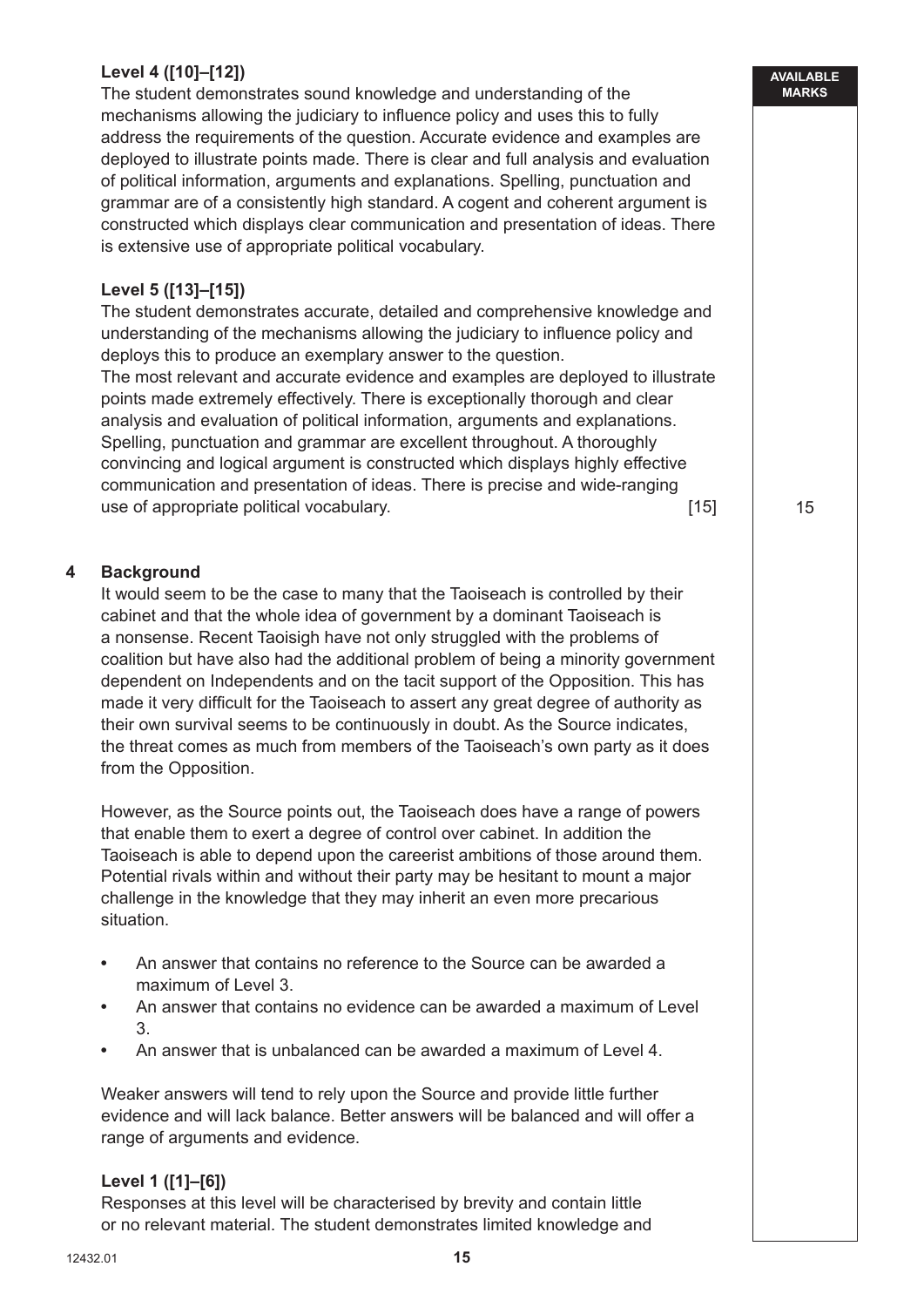understanding of the Taoiseach's ability to control their cabinet and makes little attempt to answer the question. The answer is ill-informed and/or has a high degree of irrelevant material and/or makes general statements and/ or contains no evidence or examples. There is little analysis and evaluation of political information, arguments and explanations. Spelling, punctuation and grammar contain significant errors. An argument or explanation, if present, is illinformed and poorly constructed. The level of communication and use of political vocabulary are both limited.

# **Level 2 ([7]–[12])**

Responses at this level will be characterised by a mix of broad, sweeping statements, only some of which are relevant to the question and all are under explained or imprecise. The student demonstrates outline knowledge and understanding of the Taoiseach's ability to control their cabinet but there are major gaps in this knowledge and understanding and only a limited attempt is made to answer the question. The response contains some relevant material but also significant irrelevant or general material. General material is content that relates to the topic under discussion but is not directly relevant to it. Some relevant evidence or examples are provided. There is limited analysis and simple evaluation of political information, arguments and explanations. The quality of spelling, punctuation and grammar is satisfactory. An argument or explanation is constructed although communication and structure tend to be narrative or descriptive. There is some use of appropriate political vocabulary.

#### **Level 3 ([13]–[18])**

Responses at this level will be characterised by a number of accurate and relevant points that are either underexplained, have no supporting evidence, are limited in range or are entirely one-sided. The student demonstrates satisfactory knowledge and understanding of the Taoiseach's ability to control their cabinet but there are some gaps in this knowledge and understanding. The response makes a reasonable attempt at answering the question and contains relevant material along with some more general material. General material is content that relates to the topic under discussion but is not directly relevant to it. Relevant evidence or examples are provided. There is sound analysis and evaluation of political information, arguments and explanations. The quality of spelling, punctuation and grammar is generally good. A structured argument is constructed, displaying effective communication and presentation of ideas. A suitable conclusion is reached and there is good use of appropriate political vocabulary.

#### **Level 4 ([19]–[24])**

Responses at this level are characterised by a degree of balance in argument, a range of relevant points that are reasonably well explained and good use of appropriate evidence. The student demonstrates sound knowledge and understanding of the Taoiseach's ability to control their cabinet and uses this to fully address the requirements of the question. Accurate evidence and examples are deployed to illustrate points made. There is clear and full analysis and evaluation of political information, arguments and explanations. Spelling, punctuation and grammar are of a consistently high standard. A cogent and coherent argument is constructed which displays clear communication and presentation of ideas. There is extensive use of appropriate political vocabulary and a reasoned conclusion is reached.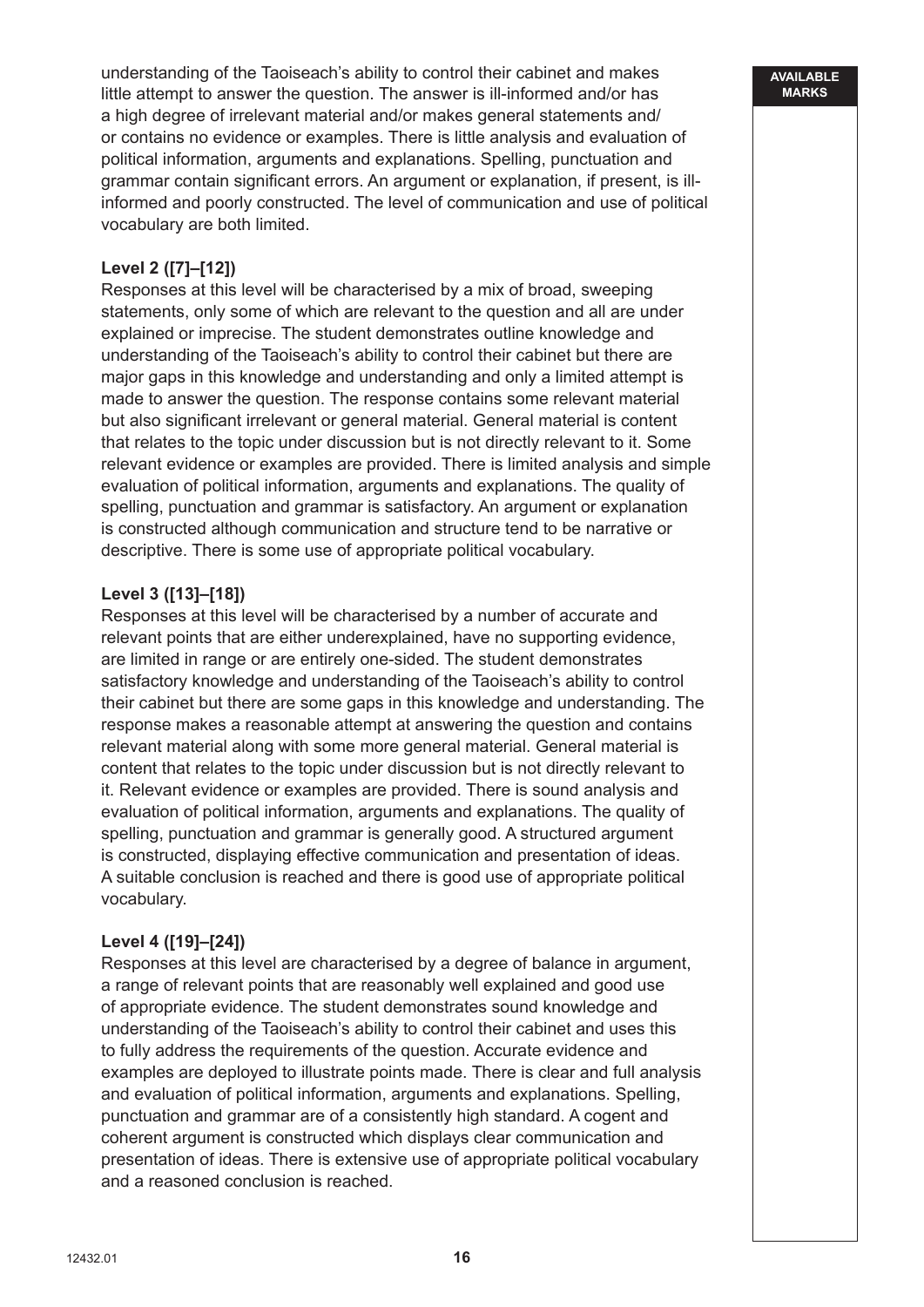# **Level 5 ([25]–[30])**

Responses at this level are characterised by a focus on analysis based on a detailed explanation of a wide range of points that account for all the main issues on both sides of the argument. There is consistent engagement with the question throughout and the evidence used clearly illuminates the points being made. The student demonstrates accurate, detailed and comprehensive knowledge and understanding of the Taoiseach's ability to control their cabinet and deploys this to produce an exemplary answer to the question. The most relevant and accurate evidence and examples are deployed to illustrate points made extremely effectively. There is exceptionally thorough and clear analysis and evaluation of political information, arguments and explanations. Spelling, punctuation and grammar are excellent throughout. A thoroughly convincing and logical argument is constructed which displays highly effective communication and presentation of ideas. There is precise and wide-ranging use of appropriate political vocabulary and a clear and logical conclusion is reached. [30]

30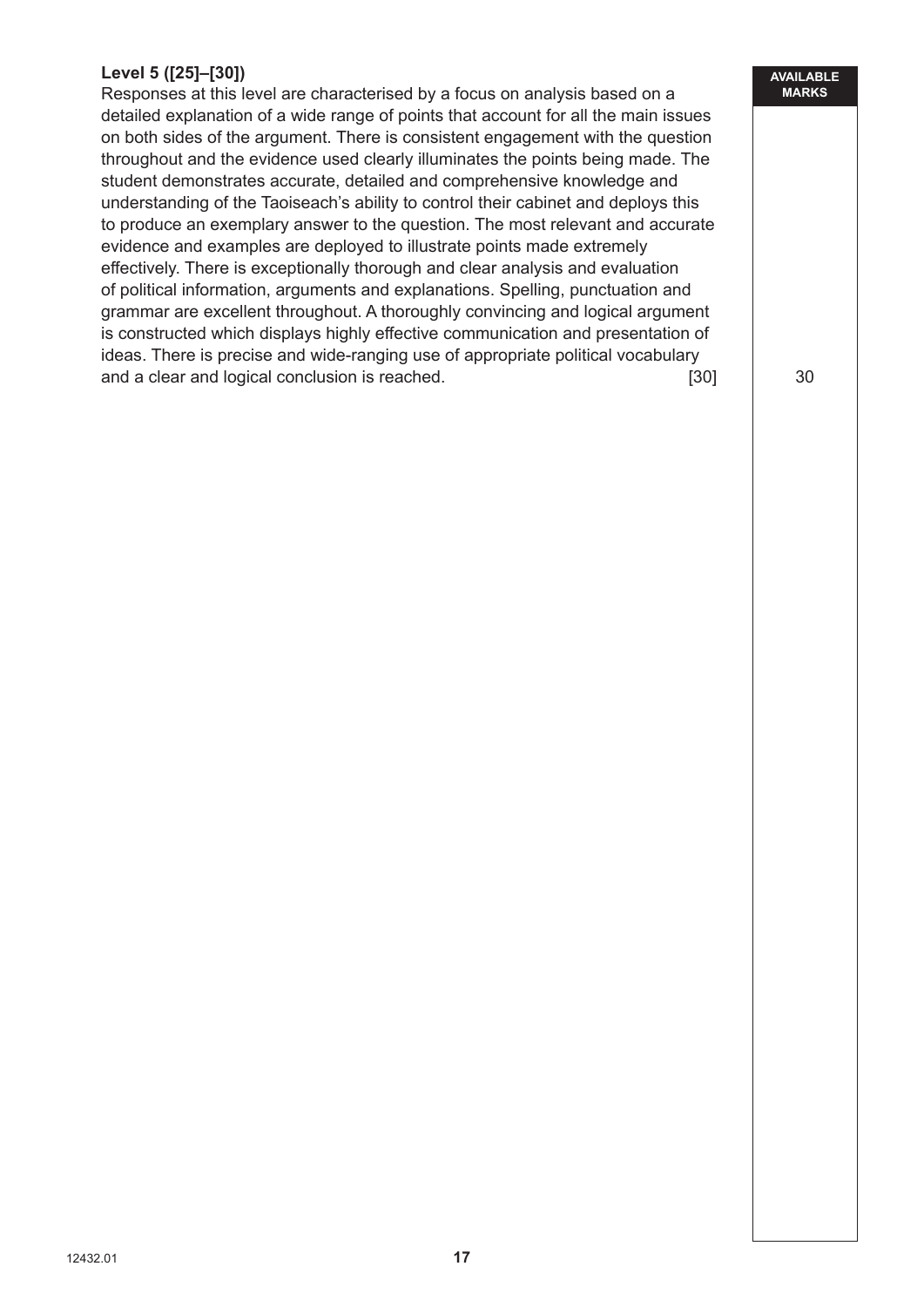#### **AVAILABLE MARKS**

10

#### **5 Background**

It is anticipated that many students will choose the STV electoral system as a major reason why TDs spend so much time involved in constituency work, giving the high degree of intra-party competition that STV encourages as a reason. A second possible reason is the greater significance of localism in Irish political life, obliging TDs to be active in defending the interests of their area. The greater extent of brokerage and clientelism in Irish political culture is another possible reason why TDs are so active in constituency work. Students should seek to contrast these factors with the situation facing MPs. Students may also note that MPs have little chance of being elected as an independent whereas a TD seen as an effective constituency representative has a very strong chance.

Any other valid reason.

#### **Level 1 ([1])**

The student identifies a valid reason with little or no development.

#### **Level 2 ([2]–[3])**

The student identifies a valid reason and offers a more developed explanation which may include supporting evidence.

#### **Level 3 ([4]–[5])**

The student identifies a valid reason and provides a full explanation of the reason with supporting evidence.

Apply criteria for each valid reason. *(AO1: 5 marks* **×** *2)*

Any other valid information will be rewarded appropriately.

#### **6 (a) Background**

Observers noted that in the last year of the Varadkar led coalition, very little legislation was produced by the government. This is largely a result of the government being a minority coalition that depended on the support of a disparate group of Independent TDs. Some argue that this is the new norm in Irish politics because the executive has so little control over legislation. The current coalition finds itself in a similar position.

There is some reason for believing the same is true of UK politics and that executive dominance of legislation is a thing of the past. The contrast in the question statement is therefore a false one. Since 2010 governments have been weak and unable to carry out their legislative plans.

It is also the case that the production of legislation in the UK has been affected, first, by Brexit and second, by the Covid pandemic.

Others dispute this judgement and argue that the situations that faced the Varadkar and May governments were unique and temporary. Most recent Irish executives have been able to pursue a legislative agenda. One of the main reasons for this has been that TDs are usually willing to let the executive get on with legislating because they are so preoccupied with their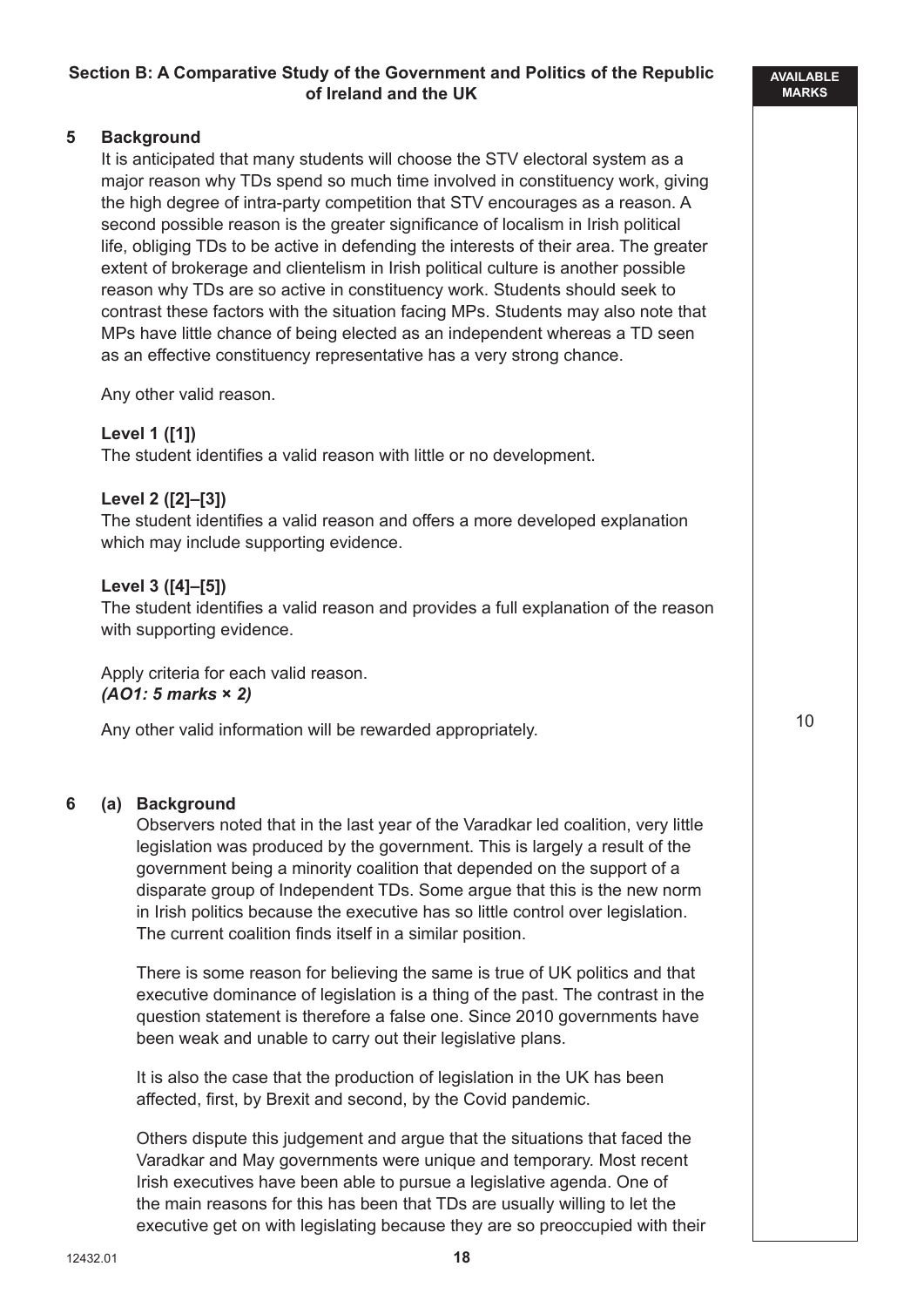constituency responsibilities. Most recent British governments have also been able to control the legislative agenda and, once the disruptive influence of Brexit is passed, this will resume.

- An answer that contains no evidence can be awarded a maximum of Level 3.
- An answer that lacks any form of balance can be awarded a maximum of Level 4.

A wide variety of arguments and evidence should be accepted as valid material in response to this question.

#### **Level 1 ([1]–[6])**

Responses at this level will be characterised by brevity and contain little or no relevant material. The student demonstrates limited knowledge and understanding of the degree to which the executive can control legislation in the UK and Ireland and makes little attempt to answer the question. The answer is ill-informed and/or has a high degree of irrelevant material. The response contains general statements and/or includes no evidence or examples. There is little analysis and evaluation of information, arguments and explanations. There is little recognition of basic similarities and differences between political systems. Spelling, punctuation and grammar contain significant errors. An argument or explanation, if present, is illinformed and poorly constructed. The level of communication and use of political vocabulary are both limited.

#### **Level 2 ([7]–[12])**

Responses at this level are characterised by a mix of broad, sweeping statements, only some of which are relevant to the question and all are underexplained or imprecise. The student demonstrates outline knowledge and understanding of the degree of control to which the executive can control legislation in the UK and Ireland but there are major gaps in this knowledge and understanding and only a limited attempt is made to answer the question. The response contains some relevant material but also significant irrelevant or general material. General material is content that relates to the topic under discussion but is not directly relevant to it. Some relevant evidence or examples are provided. There is limited analysis and simple evaluation of political information, arguments and explanations. There is some recognition of basic similarities and differences between political systems. The quality of spelling, punctuation and grammar is satisfactory. An argument or explanation is constructed although communication and structure tend to be narrative or descriptive. There is some use of appropriate political vocabulary.

#### **Level 3 ([13]–[18])**

Responses at this level are characterised by a number of accurate and relevant points that are either underexplained, have no supporting evidence, are limited in range or are entirely one-sided. The student demonstrates satisfactory knowledge and understanding of the degree to which the executive can control legislation in the UK and Ireland but there are some gaps in this knowledge and understanding. The response makes a reasonable attempt at answering the question and contains relevant material along with some more general material. General material is content that relates to the topic under discussion but is not directly relevant to it.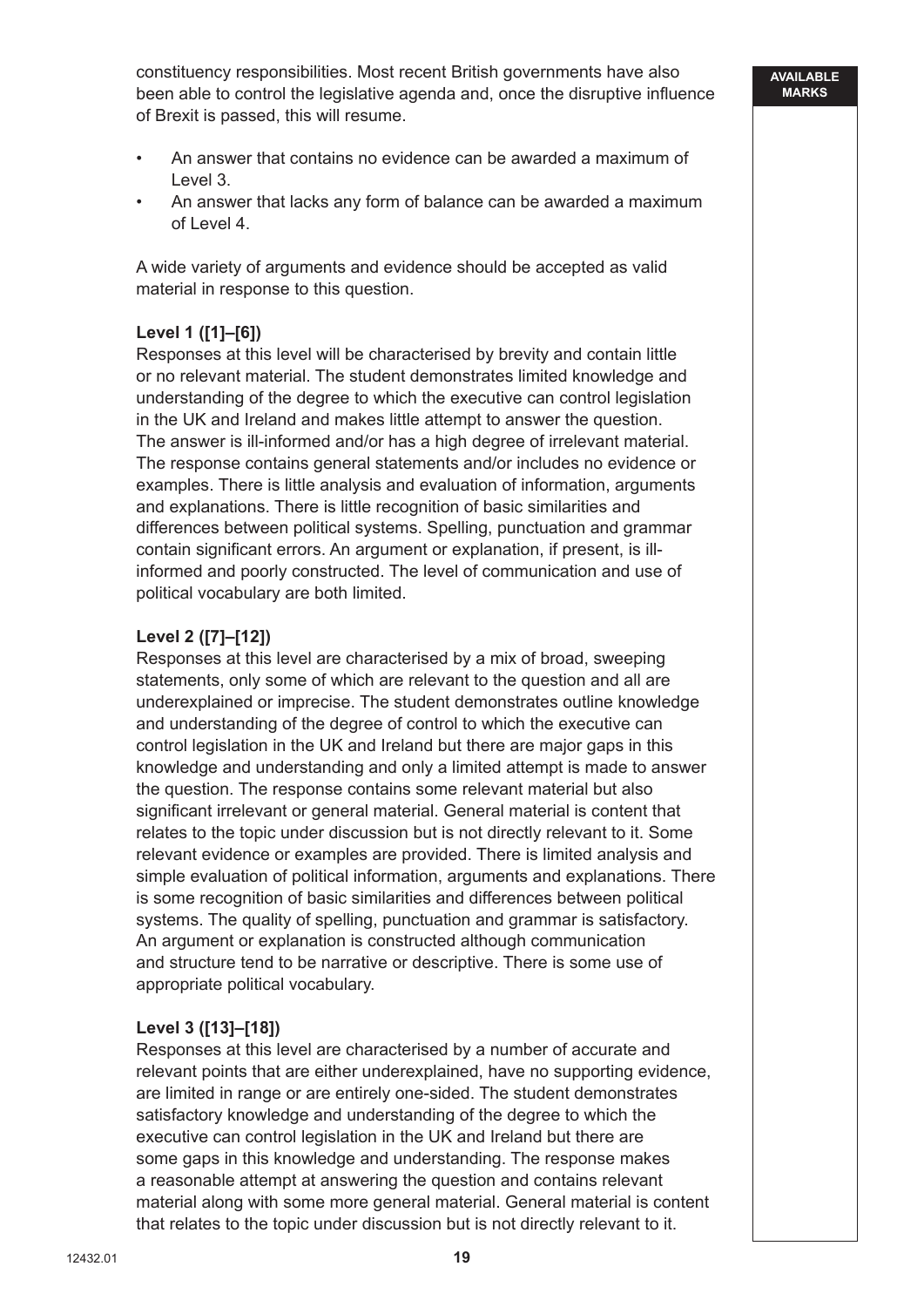Relevant evidence or examples are provided. There is sound analysis and evaluation of political information, arguments and explanations. There is a reasonable attempt at comparing political systems. The quality of spelling, punctuation and grammar is generally good. A structured argument is constructed, displaying effective communication and presentation of ideas. A suitable conclusion is reached and there is good use of appropriate political vocabulary.

#### **Level 4 ([19]–[24])**

Responses at this level are characterised by a degree of balance in argument, a range of relevant points that are reasonably well explained and good use of appropriate evidence. The student demonstrates sound knowledge and understanding of the degree to which the executive can control legislation in the UK and Ireland and uses this to fully address the requirements of the question. Accurate evidence and examples are deployed to illustrate points made. There is clear and full analysis and evaluation of political information, arguments and explanations. There is effective comparison of political systems. Spelling, punctuation and grammar are of a consistently high standard. A cogent and coherent argument is constructed which displays clear communication and presentation of ideas. There is extensive use of appropriate political vocabulary and a reasoned conclusion is reached.

#### **Level 5 ([25]–[30])**

Responses at this level are characterised by a focus on analysis based on a detailed explanation of a wide range of points that account for all the main issues on both sides of the argument. There is consistent engagement with the question throughout and the evidence used clearly illuminates the points being made. The student demonstrates accurate, detailed and comprehensive knowledge and understanding of the degree to which the executive can control legislation in the UK and Ireland and deploys this to produce an exemplary answer to the question. The most relevant and accurate evidence and examples are deployed to illustrate points made extremely effectively. There is exceptionally thorough and clear analysis and evaluation of political information, arguments and explanations. There is highly effective comparison of political systems. Spelling, punctuation and grammar are excellent throughout. A thoroughly convincing and logical argument is constructed which displays highly effective communication and presentation of ideas. There is precise and wide-ranging use of appropriate political vocabulary and a clear and logical conclusion is reached. [30]

#### **(b) Background**

Holding the executive to account is one of the key functions of a legislature in any democratic political system. This question asks for a comparison of the effectiveness of Parliament and the Oireachtas in this respect and makes the assertion that the latter has become the better scrutinising body. This would be a view held by those who argue that scrutiny in the Dáil has been much improved by the election of so many Independents, by the emergence of Sinn Féin and by the creation of an Oireachtas Business Committee. By contrast, scrutiny in the UK is impossible: like 'heckling a steam-roller' as one MP famously said. Party loyalty and discipline give the executive considerable freedom, especially when the Opposition is so disorganised as was the case after 2015.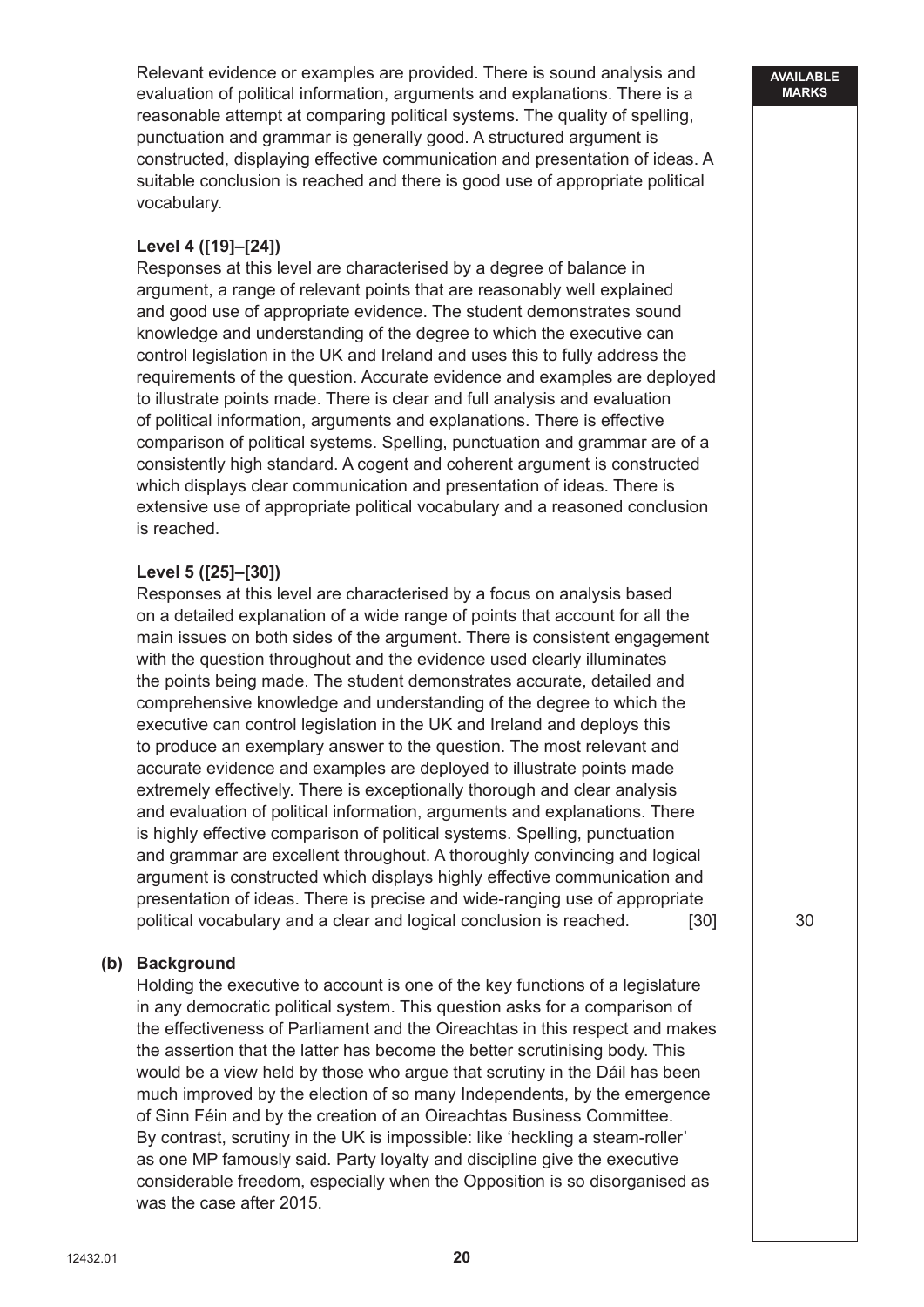On the other hand, it is argued that the emphasis that TDs have to place upon the performance of their representative role means that they do not place as much importance on holding government to account. Although the mechanisms of scrutiny in the two systems – debates, questions, committees – are similar, MPs make much greater use of them. TDs, by contrast, are too busy running after constituents. The Lords has a record of giving governments of both types a "bloody-nose", something the Seanad has conspicuously failed to do.

- An answer that contains no evidence can be awarded a maximum of Level 3.
- An answer that lacks any form of balance can be awarded a maximum of Level 4.

Weaker answers will be descriptive, have limited concrete evidence and lack balance. Stronger answers will be analytical, have more evidence and be better balanced.

#### **Level 1 ([1]–[6])**

Responses at this level will be characterised by brevity and contain little or no relevant material. The student demonstrates limited knowledge and understanding of the scrutiny records of Parliament and Oireachtas and makes little attempt to answer the question. The answer is ill-informed and/ or has a high degree of irrelevant material. The response contains general statements and/or includes no evidence or examples. There is little analysis and evaluation of information, arguments and explanations. There is little recognition of basic similarities and differences between political systems. Spelling, punctuation and grammar contain significant errors. An argument or explanation, if present, is ill-informed and poorly constructed. The level of communication and use of political vocabulary are both limited.

#### **Level 2 ([7]–[12])**

Responses at this level are characterised by a mix of broad, sweeping statements, only some of which are relevant to the question and all are underexplained or imprecise. The student demonstrates outline knowledge and understanding of the scrutiny records of Parliament and the Oireachtas but there are major gaps in this knowledge and understanding and only a limited attempt is made to answer the question. The response contains some relevant material but also significant irrelevant or general material. General material is content that relates to the topic under discussion but is not directly relevant to it. Some relevant evidence or examples are provided. There is limited analysis and simple evaluation of political information, arguments and explanations. There is some recognition of basic similarities and differences between political systems. The quality of spelling, punctuation and grammar is satisfactory. An argument or explanation is constructed although communication and structure tend to be narrative or descriptive. There is some use of appropriate political vocabulary.

#### **Level 3 ([13]–[18])**

Responses at this level are characterised by a number of accurate and relevant points that are either underexplained, have no supporting evidence, are limited in range or are entirely one-sided. The student demonstrates satisfactory knowledge and understanding of the scrutiny records of